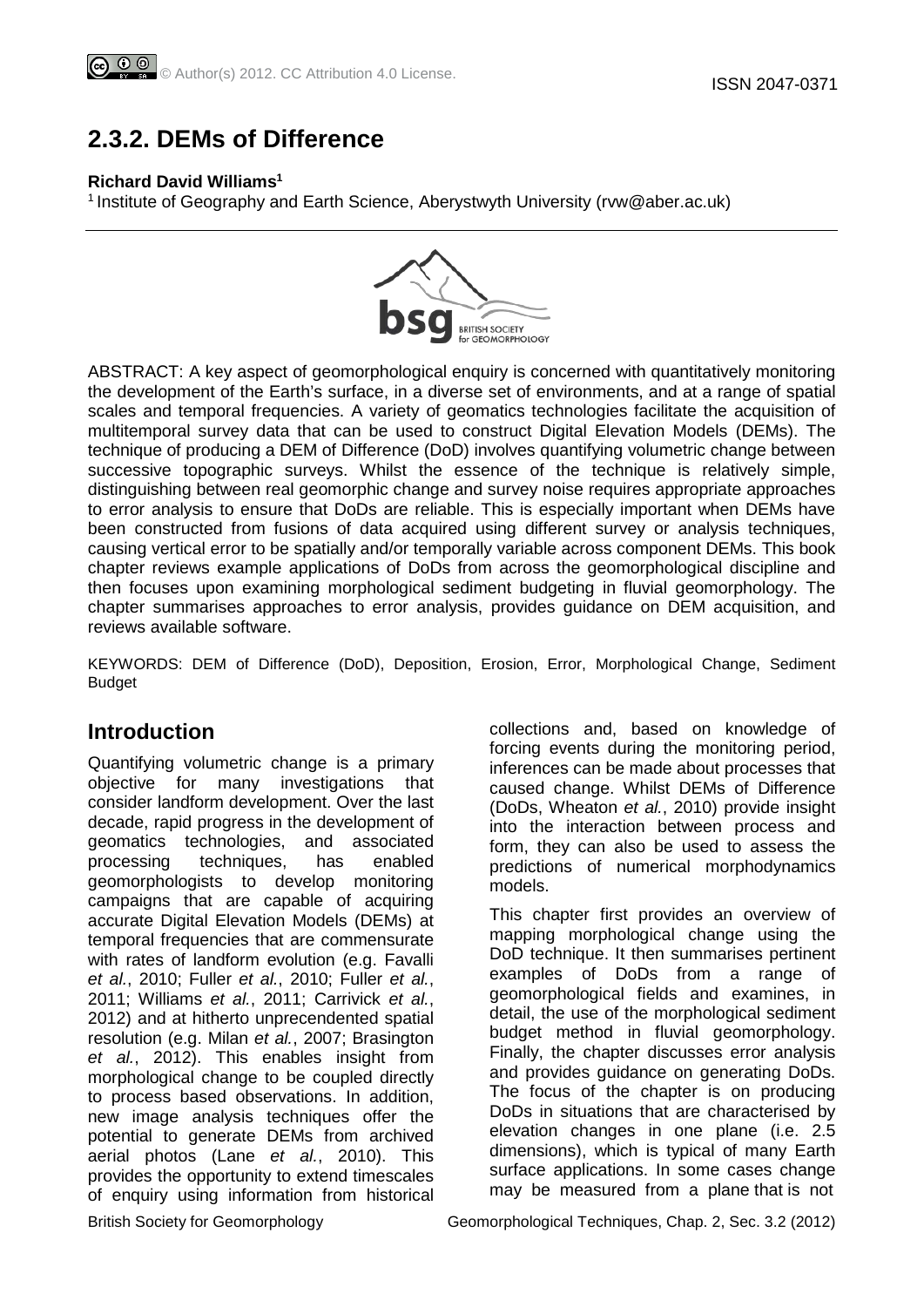

*Figure 1: Thresholded DEM of Difference using data from the ReesScan project (Williams et al., 2011). For illustration clarity, DEMs have been detrended by subtracting the streamwise bed slope from each DEM. Approximate flow direction is from right to left.*

horizontal, for example when considering river bank retreat (Resop and Hession, 2010; O'Neal and Pizzuto, 2011) or glacial terminus dynamics (Quincey *et al.*, 2011). For 3d cases, where a 2.5d grid approach would bias vertical or overhanging components, Lague et al. (Submitted) provide guidance on 3d cloud comparison. The chapter concentrates on discussing survey data acquired in a field setting but the techniques discussed are equally applicable to deriving sequences of multitemporal DEMs from laboratory experiments (e.g. Brasington and Smart, 2003; van Dijk *et al.*, 2012).

## **Mapping Morphological Change**

Geomorphic Change Detection (GCD, James *et al.*, 2012) can either be applied volumetrically, using DEMs (e.g. Rumsby *et al.*, 2008; Wheaton *et al.*, 2010), or in plan, where geomorphological features are delimited from remote sensing imagery or cartography (e.g. Gurnell, 1997; Surian, 1999; Hooke and Yorke, 2011). Here we are

concerned with volumetric GCD where two DEMs that share the same geodetic control (Bannister *et al.*, 1998) are subtracted from one another to reveal a mosaic of morphological change:

$$
\delta E = Z_2 - Z_1 \tag{1}
$$

where *δE* is a DEM showing change in elevation,  $Z_1$  is a DEM that was surveyed earlier and  $Z_2$  is a DEM that was surveyed later. Summing the total change across the DoD (*δE*) quantifies total volumetric change. Negative and positive values on a DoD map show erosion and deposition respectively (Figure 1). Application of equation 1 assumes that both DEMs are true representations of morphological form. Such an assumption is unlikely to be valid when considering field or laboratory observations and, based on Wheaton et al. (2010), the DEM elevation value, Z<sub>DEM</sub>, is likely to contain a vertical error component, *δz*:

$$
Z_{\text{Actual}} = Z_{\text{DEM}} \pm \delta z \tag{2}
$$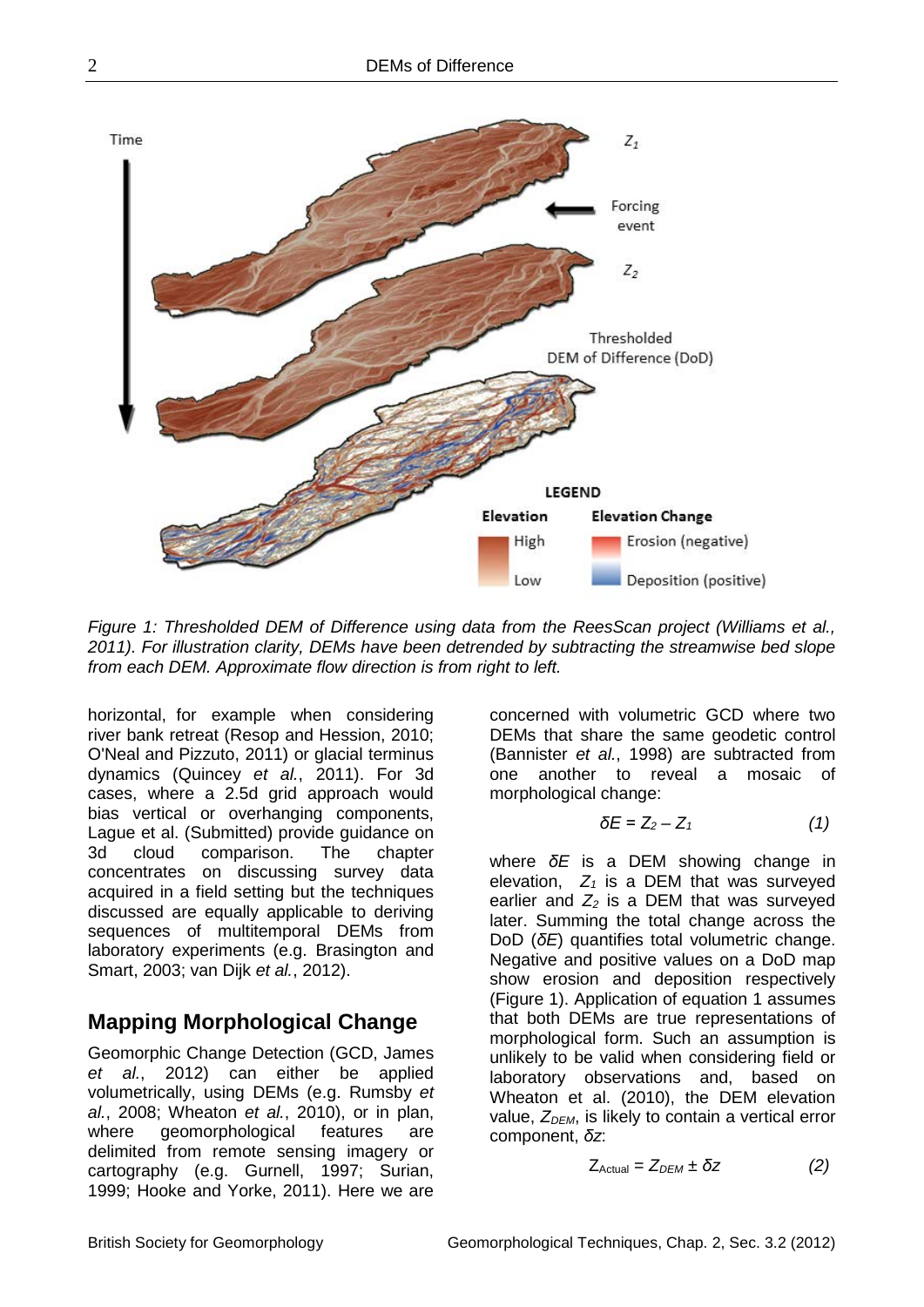where  $Z_{\text{Actual}}$  is the true elevation value. It is thus necessary to undertake error analysis to ensure that a DoD is reliable. Suitable error analysis techniques are discussed in the "Error Analysis" section below.

# **Applications**

#### Geomorphology

A variety of geomatics technologies and processing techniques have been applied across the geomorphological discipline to quantify volumetric changes at a range of temporal frequencies and spatial extents (Table 1). These have included terrestrial, airborne and spaceborne photogrammetry, terrestrial laser scanning (TLS), airborne Light Detection and Ranging (LiDAR), Real Time Kinematic Global Positioning System (RTK-GPS) and total station survey. In coastal geomorphology sequences of multitemporal DEMs have been used to estimate beach level changes associated with the passage of a hurricane (Zhang *et al.*, 2005), cliff erosion rates during a year-long monitoring period (James and Robson, 2012) and estuarine bathymetric evolution at a 50 year frequency during a 150 year period (van der Wal *et al.*, 2002). DEMs of Difference have also been widely applied to monitor mass movements (Jaboyedoff *et al.*, 2012) where TLS has emerged as the benchmark technology for monitoring rockfalls (e.g. Rosser *et al.*, 2007; Oppikofer *et al.*, 2009). Landslides have been monitored using a range of geomatics technologies (e.g. Mora *et al.*, 2003; Chen *et al.*, 2006), and debrisand earth-flows have been monitored using airborne LiDAR (e.g. Bull *et al.*, 2010; DeLong *et al.*, 2012). Applications of successive DEMs in volcanology also exemplify the range of temporal frequencies and monitoring durations that can be considered. For example, investigations have quantified changes in lava flow fields every 15 minutes during several days (Favalli *et al.*, 2010), lava dome growth every day for over a year (Major *et al.*, 2009), bi-monthly monitoring of slope evolution during effusive eruption (Baldi *et al.*, 2008) and morphostructural change during several decades (Neri *et al.*, 2008). Sequences of multi-temporal DEMs have also been acquired and differenced in glaciology with applications in glacial, proglacial and

periglacial settings (e.g. Barrand *et al.*, 2009; Fischer *et al.*, 2011; Carrivick *et al.*, 2012).

Overall, the breadth of examples from across the geomorphological discipline illustrate that quantitative measures of morphological change provide a principal analysis technique for many investigations that consider change in Earth surface form. In fluvial geomorphology, considerable attention has been focused upon evaluating survey errors because geomorphic change is often only just detectable above the accuracy of the survey technique being applied. In contrast, investigations in other geomorphological fields tend to focus little attention on quantifying errors. In some cases this is justified since the magnitude of geomorphic change is of a far greater magnitude than survey errors. However, in other cases appropriate error analysis would provide a more rigorous estimate of morphological change.Indeed, of all the investigations listed in Table 1, only Favailli *et al*.'s (2010) investigation of an evolving lava field provides an example of rigorously assessing the reliability of multitemporal DEMs.

### Fluvial Geomorphology

DoDs have been widely applied in fluvial geomorphology to (i) infer bedload sediment transport rates; (ii) interpret processes such as channel scour, fill, migration and avulsion; (iii) map the disturbance of ecological habitats; (iv) estimate bed level trends; (v) validate morphological models; and (vi) manage gravel extraction and replenishment schemes. Of these investigation types, the main difference between them is whether their objective is purely to map bed level change or to estimate the rate of bedload sediment transport. Table 2 lists pertinent studies that have applied DoDs in fluvial geomorphology and summarises the survey technologies applied.

Since bedload is the primary determinant of channel morphology (Leopold, 1992; Church, 2006), the morphometric method provides an indirect alternative to the notoriously difficult task of directly sampling and measuring bedload transport rates (Gomez, 1991), so long as the scale of application is sufficiently large (Hicks and Gomez, 2005). Ashmore and Church (1998) provide a salient review of the method, which is based upon a continuity relation for the bedload transport rate: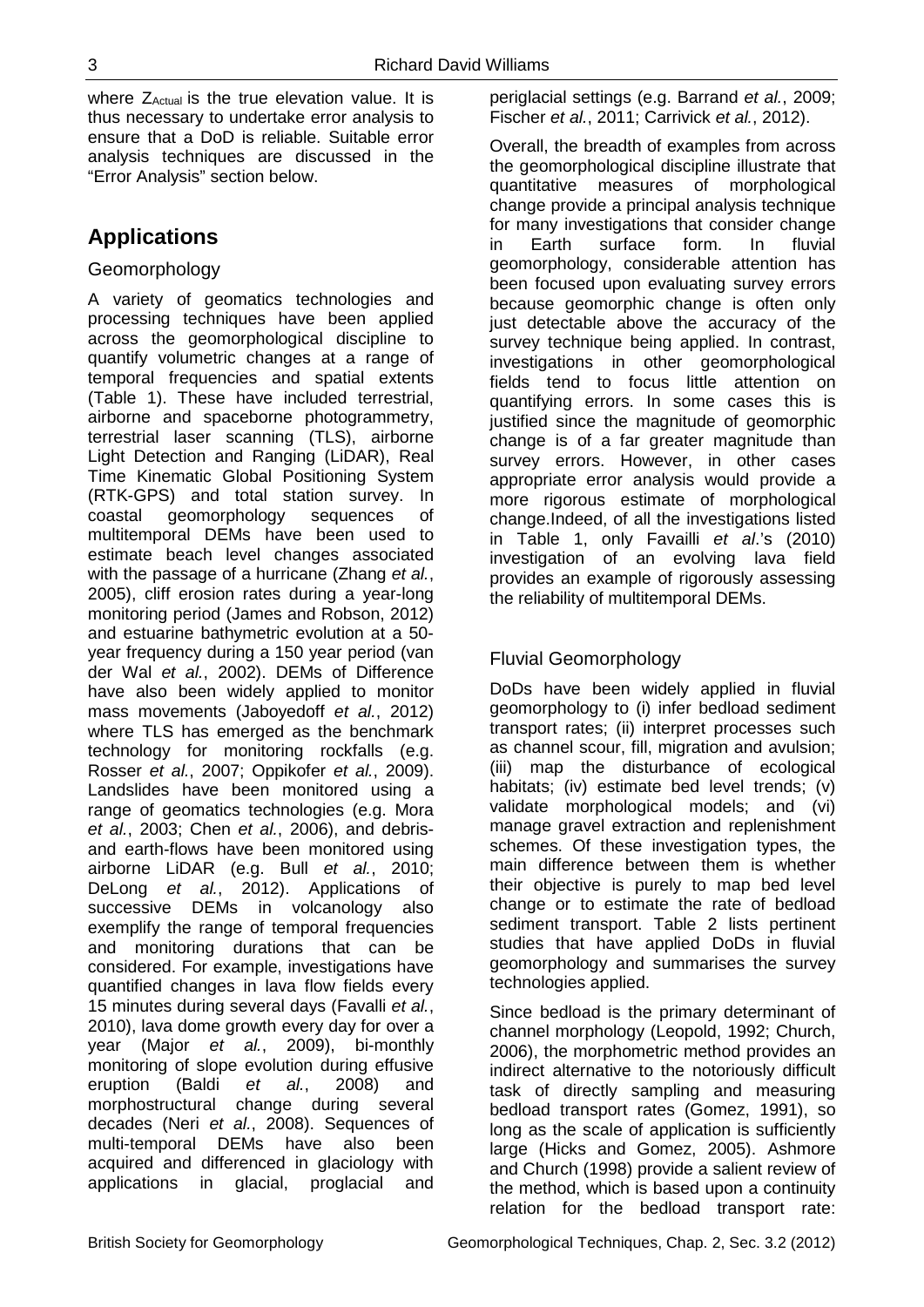*Table 1: Examples of investigations that have applied DEM differencing in a range of geomorphological settings. See Table 2 for a list of fluvial examples.*

| Geomorphological<br>field | <b>Application</b>                             | <b>Geomatics technology</b>                                 | <b>Monitoring</b><br>duration | <b>Survey frequency</b>     | Approximate<br>spatial extent | Reference                 |
|---------------------------|------------------------------------------------|-------------------------------------------------------------|-------------------------------|-----------------------------|-------------------------------|---------------------------|
| Coasts                    | Estuary change                                 | Bathymetric charts (lead<br>lines and echo<br>sounding)     | 150 years                     | Half-century                | $217$ km <sup>2</sup>         | van der Wal et al. (2002) |
|                           | Estuary change induced by<br>earthquakes       | Airborne LiDAR                                              | 5 months                      | Start and end of monitoring | $5 \text{ km}^2$              | Measures et al. (2011)    |
|                           | Beach changes after a<br>hurricane             | Airborne LiDAR                                              | Event                         | Pre- and post-event         | 40 km long<br>coastline       | Zhang et al. (2005)       |
|                           | Cliff and gully erosion                        | Airborne LiDAR                                              | 6 years                       | Start and end of monitoring | 77 km long<br>coastline       | Young and Ashford (2006)  |
|                           | Cliff erosion                                  | <b>TLS</b>                                                  | 16 months                     | Monthly                     | $0.1$ km <sup>2</sup>         | Rosser et al. (2005)      |
|                           | Cliff erosion                                  | <b>TLS</b>                                                  | 1 year                        | Start and end of monitoring | $0.005$ km <sup>2</sup>       | Hobbs et al. (2010)       |
|                           | Cliff erosion                                  | Oblique terrestrial<br>imagery: SfM and<br>MultiView Stereo | 1 year                        | 7 surveys during 1 year     | 0.05 km long<br>coastline     | James et al. (2012)       |
| Fluvial reworking of      | Talus cone erosion                             | <b>TLS</b>                                                  | 3 months                      | Start and end of monitoring | $0.009$ km <sup>2</sup>       | Morche et al. (2008)      |
| sediment stores           | Cut / fill of gully and alluvial fan           | <b>Kinematic GPS</b>                                        | 32 months                     | $3 - 5$ months              | $0.5$ km <sup>2</sup>         | Fuller and Marden (2010)  |
| Glaciology                | Glacier surface elevation<br>change            | Aerial photogrammetry                                       | 1 year                        | Start and end of monitoring | $6.3 \text{ km}^2$            | Hubbard et al. (2000)     |
|                           | Glacier surface elevation<br>change            | Aerial photogrammetry<br>and cartographic data              | 18 years                      | Start and end of monitoring | $5.5$ km <sup>2</sup>         | Rippin et al. (2003)      |
|                           | Rockglacier movement                           | <b>TLS</b>                                                  | 8 years                       | 1 month - 3 years           | $0.04 \text{ km}^2$           | Avian et al. (2009)       |
|                           | Glacier surface elevation<br>change            | Aerial photogrammetry<br>and airborne LiDAR                 | 2 years                       | Start and end of monitoring | $6 \text{ km}^2$              | Barrand et al. (2009)     |
|                           | Debris covered glacier margins                 | Airborne LiDAR                                              | 4 years                       | Start and end of monitoring | $0.5$ km <sup>2</sup>         | Abermann et al. (2010)    |
|                           | Permafrost affected bedrock<br>and glacier ice | Aerial photogrammetry<br>and airborne LiDAR                 | 51 years                      | 2 - 22 years                | $6.5$ km <sup>2</sup>         | Fischer et al. (2011)     |
|                           | Forefield sediment redistribution              | Airborne LiDAR                                              | 2 years                       | Start and end of monitoring | $2 \text{ km}^2$              | Irvine-Fynn et al. (2011) |
|                           | Proglacial and braidplain<br>change            | Airborne LiDAR and<br><b>TLS</b>                            | 2 years                       | 1 day - 1 year              | $1.5$ km <sup>2</sup>         | Carrivick et al. (2012)   |
|                           | Glacier surface elevation<br>change            | <b>TLS</b>                                                  | 5 days                        | Daily                       | $0.05$ km <sup>2</sup>        | Nield et al. (2012)       |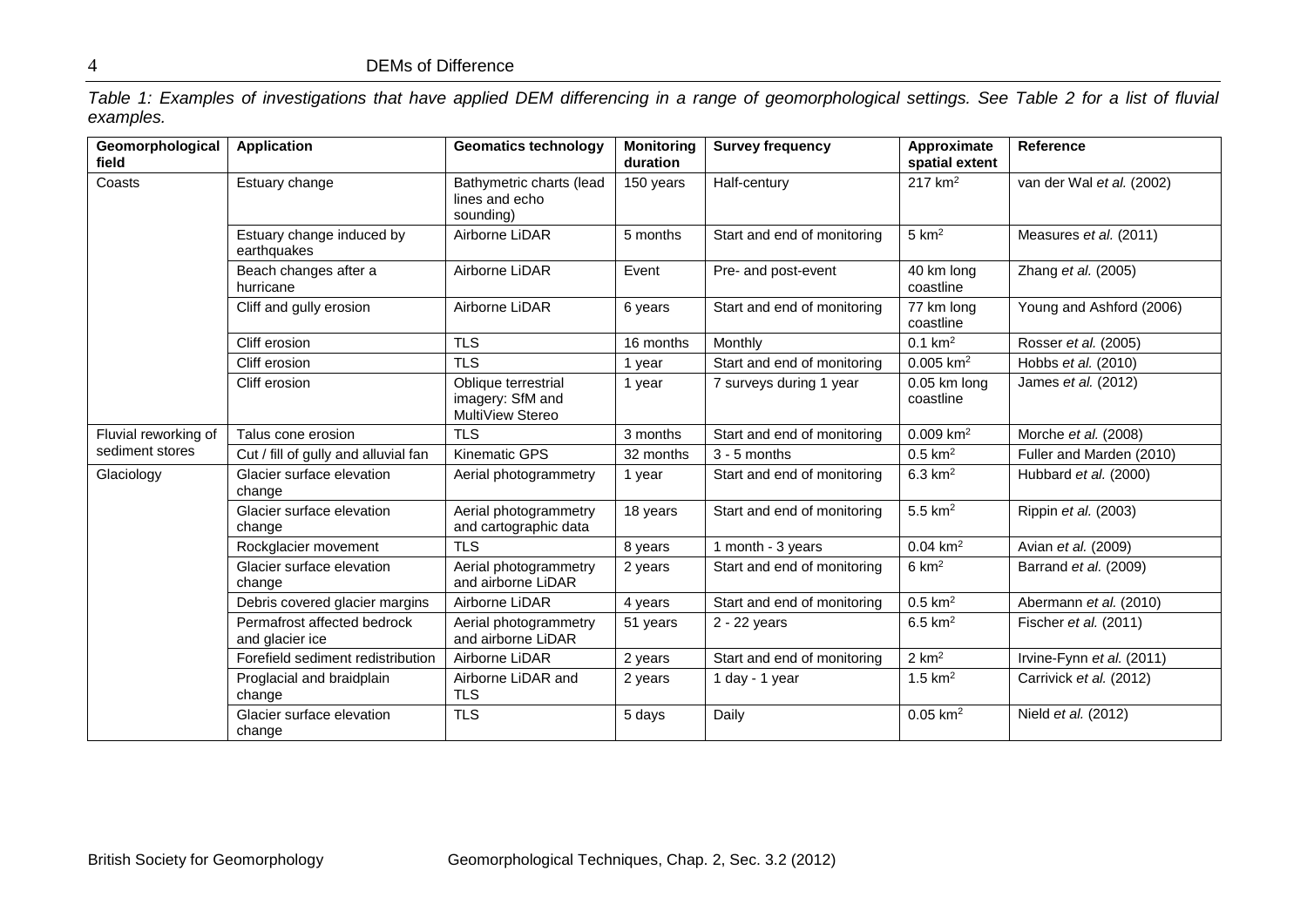### *Table 1 continued*

| Geomorphological<br>field | <b>Application</b>                                                          | <b>Geomatics technology</b>                 | <b>Monitoring</b><br>duration | <b>Survey frequency</b>     | Approximate<br>spatial extent | Reference                              |
|---------------------------|-----------------------------------------------------------------------------|---------------------------------------------|-------------------------------|-----------------------------|-------------------------------|----------------------------------------|
| Mass movements            | <b>Mudflow</b>                                                              | Cartographic data                           | 45 years                      | $1 - 16$ years              | 1.2 $km^2$                    | van Westen and Lulie<br>Getahun (2003) |
|                           | Landslide                                                                   | <b>Kinematic GPS</b>                        | 18 months                     | $7 - 11$ months             | $0.04 \text{ km}^2$           | Mora et al. (2003)                     |
|                           | Earthquake triggered landslide<br>and river erosion of deposit              | Aerial photogrammetry<br>and airborne LiDAR | 14 years                      | $1 - 11$ years              | $6 \text{ km}^2$              | Chen et al. (2006)                     |
|                           | Rockfall and slope failure<br>(coast)                                       | <b>TLS</b>                                  | 32 months                     | Monthly                     | $0.1 \text{ km}^2$            | Rosser et al. (2007)                   |
|                           | Rockfall and slope failure<br>(deglaciated terrain)                         | <b>TLS</b>                                  | 1 year                        | 1 day - 6 months            | $0.06$ km <sup>2</sup>        | Oppikofer et al. (2008)                |
|                           | Landslide (deep seated,<br>Tertiary sediments)                              | Aerial photogrammetry<br>and airborne LiDAR | 50 years                      | $6 - 21$ years              | $0.8$ km <sup>2</sup>         | Dewitte et al. (2008)                  |
|                           | Rockslide (fjord)                                                           | <b>TLS</b>                                  | 2 years                       | Annual                      | $0.6$ km <sup>2</sup>         | Oppikofer et al. (2009)                |
|                           | Landslide (slope undercut by<br>river)                                      | <b>TLS</b>                                  | 18 months                     | $2 - 6$ months              | $0.01$ km <sup>2</sup>        | Prokop and Panholzer<br>(2009)         |
|                           | Rockfall from landslide scar                                                | <b>TLS</b>                                  | 10 months                     | 2 - 8 months                | $0.004$ km <sup>2</sup>       | Abellán et al. (2010)                  |
|                           | Debris flow and flood                                                       | Airborne LiDAR                              | Event                         | Pre- and post-event         | $0.4$ km <sup>2</sup>         | Bull et al. (2010)                     |
|                           | Earthflow (soil and weathered<br>bedrock)                                   | Airborne LiDAR                              | 4 years                       | Start and end of monitoring | $0.06$ km <sup>2</sup>        | DeLong et al. (2012)                   |
| Seismology                | Deformation due to surface<br>rupture                                       | Airborne LiDAR                              | Event                         | Pre- and post-event         | 50 km long<br>multi-fault     |                                        |
| Volcanology               | Landslide                                                                   | Aerial photogrammetry                       | 18 years                      | $3 - 10$ years              | $7 \text{ km}^2$              | Fabris and Pesci (2005)                |
|                           | Slope evolution during an<br>eruption                                       | Aerial photogrammetry                       | 4 years                       | $8$ days $-14$ months       | 1 $km2$                       | Baldi et al. (2008)                    |
|                           | Summit morphological change<br>due to eruptive processes and<br>deformation | Airborne LiDAR and<br>aerial photogrammetry | 21 years                      | $2 - 12$ years              | $7 \text{ km}^2$              | Neri et al. (2008)                     |
|                           | Lava dome growth                                                            | Oblique terrestrial<br>imagery              | 17 months                     | 24-48 hours                 | 1 $km2$                       | Major et al. (2009)                    |
|                           | Lava flow dynamics                                                          | Airborne LiDAR                              | 2 days                        | 15 minute intervals         | $28$ km <sup>2</sup>          | Favalli et al. (2010)                  |
|                           | Growth and deformation of a<br>scoria cones                                 | Airborne LiDAR                              | 4 years                       | Annual                      | $2 \text{ km}^2$              | Fornaciai et al. (2010)                |
|                           | Lahar                                                                       | Airborne LiDAR                              | Event                         | Pre- and post-event         | 62 km long river              | Procter et al. (2010)                  |
|                           | Crater wall collapse                                                        | <b>TLS</b>                                  | 4 years                       | $17 - 32$ months            | $9 \text{ km}^2$              | Pesci et al. (2011)                    |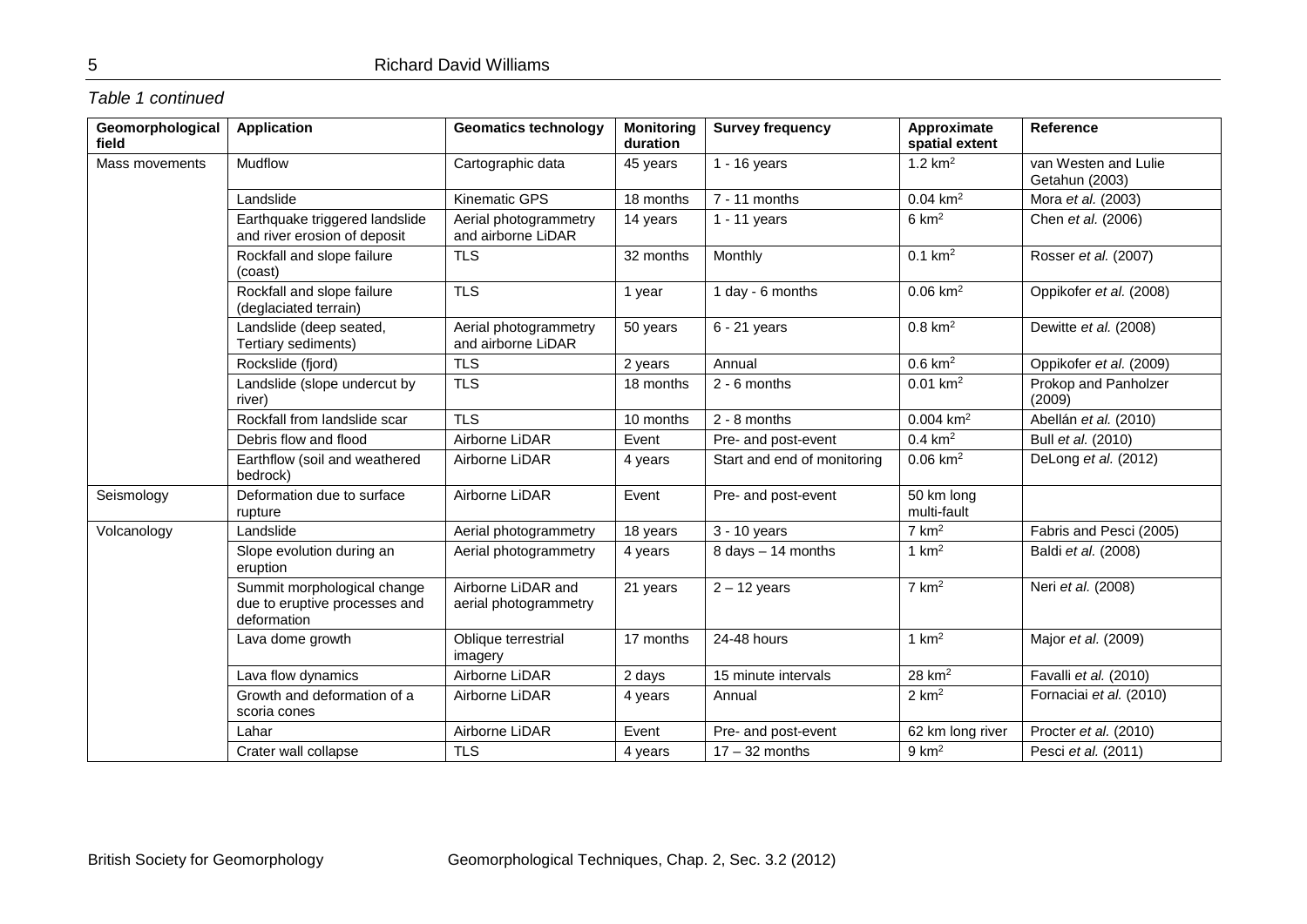| <b>Geomatics technology</b>                                                                  | <b>Examples</b>                                                                                                                                 |  |  |  |
|----------------------------------------------------------------------------------------------|-------------------------------------------------------------------------------------------------------------------------------------------------|--|--|--|
| Aerial photographs, bathymetric charts and bank<br>height from longitudinal profile and maps | Popov (1962)                                                                                                                                    |  |  |  |
| Total station surveyed cross-section                                                         | Griffiths (1979; Goff and Ashmore (1994); Martin and Church<br>(1995) Milne and Sear (1997) Brewer and Passmore (2002);<br>Fuller et al. (2002) |  |  |  |
| Combination of aerial photogrammetry, sonar and<br>total station surveyed cross-section      | McLean and Church (1999)                                                                                                                        |  |  |  |
| Combination of ground-based photogrammetry and<br>total station distributed point survey     | Lane et al. (1994)                                                                                                                              |  |  |  |
| Total station distributed point survey                                                       | Eaton and Lapointe (2001); Fuller et al. (2003); Rice et al.<br>(2009); Milan et al. (2011)                                                     |  |  |  |
| RTK-GPS distributed point survey                                                             | Brasington et al. (2000); Brasington et al. (2003); Fuller et al.<br>(2011); Fuller et al. (2012)                                               |  |  |  |
| Airborne photogrammetry and image analysis                                                   | Brasington et al. (2003); Lane et al. (2003); Lane et al. (2010)                                                                                |  |  |  |
| Airborne LiDAR                                                                               | Lane <i>et al.</i> (2003); Hofle <i>et al.</i> (2009)                                                                                           |  |  |  |
| <b>TLS</b>                                                                                   | Milan et al. (2007); Resop and Hession (2010); Wheaton et al.<br>(2010); O'Neal and Pizzuto (2011)                                              |  |  |  |
| TLS (mobile platform)                                                                        | Alho et al. (2011); Williams et al. (2011)                                                                                                      |  |  |  |
| Non-metric photogrammetry from a pole                                                        | Bird <i>et al.</i> (2010)                                                                                                                       |  |  |  |
| Aerial photos and measurements of average bed<br>depth change                                | Carson and Griffiths (1989); Ham and Church (2000)                                                                                              |  |  |  |

*Table 2: Examples of geomatics technologies applied to undertake morphological budgeting in fluvial geomorphology.* 

$$
V_o = V_i - (1 - \rho) \frac{\delta s}{\delta t} \tag{3}
$$

where *Vo* and *Vi* are volumes of sediment flux out of and into the reach respectively, *ρ* is porosity, *δS* is change in storage and *δt is*  change in time (Figure 2). Early work on the morphometric method was undertaken by Popov (1962), expanded by Neill (1971; 1987) and the technique has subsequently been developed using a range of geomatics technologies to infer sediment transport rates (e.g. Ferguson and Ashworth, 1992; Goff and Ashmore, 1994; Lane *et al.*, 1995; Eaton and Lapointe, 2001; Martin and Ham, 2005). The major empirical challenges in applying the method are associated with: (i) closing the sediment budget by estimating sediment flux through the reach of interest; and (ii) quantifying error in DoDs. In addition, compensating cycles of cut and fill that occur at a temporal frequency greater than the monitoring frequency have the potential to introduce bias.

To calculate sediment flux through a reach using only morphological information it is necessary to estimate sediment travel distance, as described in Ashmore and Church (1998):

$$
Q_b = V_e \frac{L_t}{L_r} t \tag{4}
$$

where  $Q_b$  is the bulk sediment transport rate,  $V_e$  is the volume of erosion,  $L_t$  and  $L_r$  are the transport and reach distances respectively and *t* is the time between morphological surveys. Step length can be estimated by measuring distances between the paired centroids of erosion and deposit volumes along the main channel. However, volume matches between pairs can be difficult to establish, and searches may be futile, particularly in complex braided rivers (Ashmore and Church, 1998; Eaton and



*Figure 2: Application of morphometric method in fluvial geomorphology using equation 3. Vi and Vo are the volumetric sediment input and output. Vw is the volumetric washload material. Ve and Vd are the volumetric sediment erosion and deposition. Based on Church (2006).*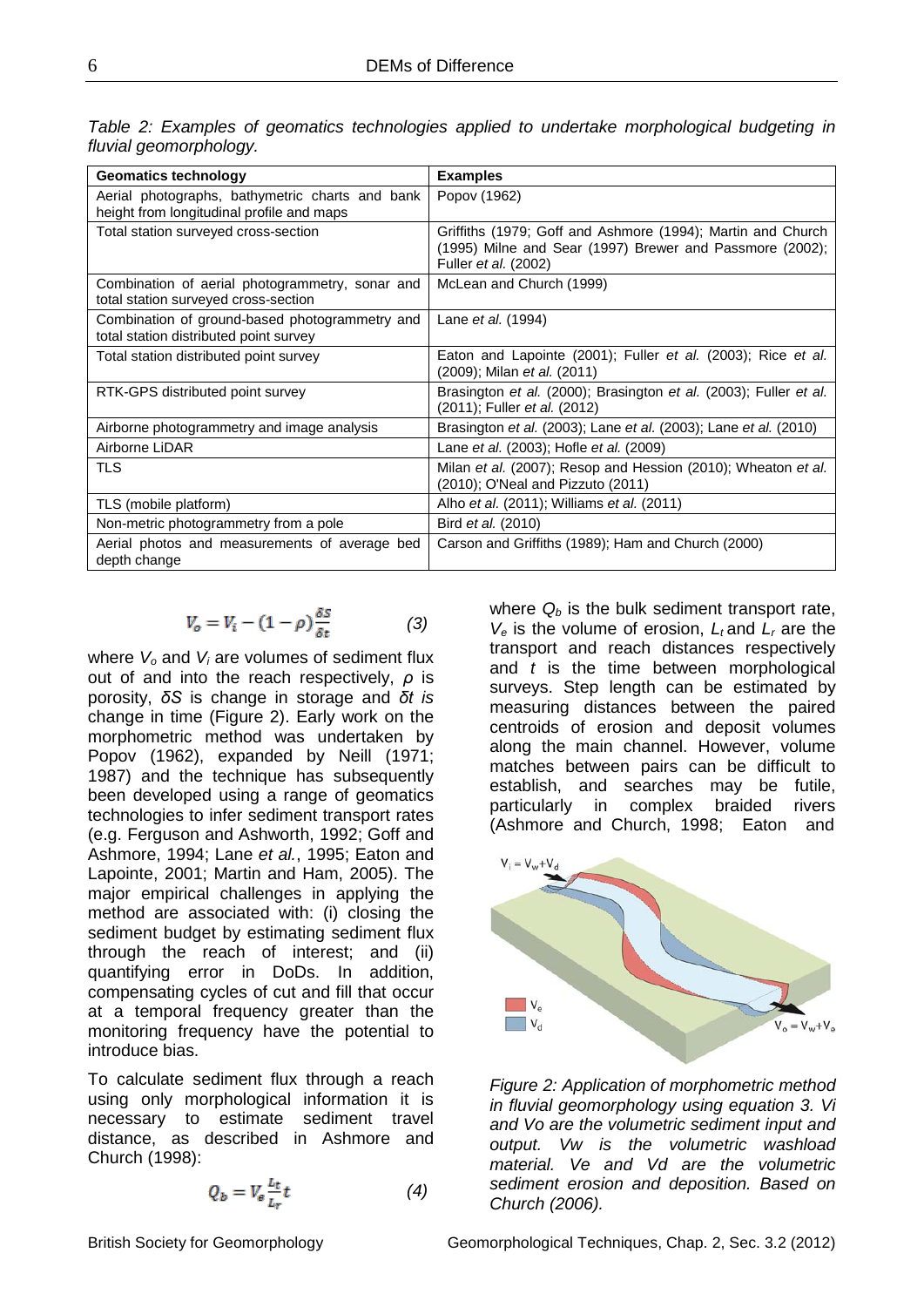Lapointe, 2001). Alternatives approaches to estimating sediment flux through the reach of interest include bedload sampling (Lane *et al.*, 1995), and using tracer pebbles to estimate travel distances and sediment mobility patterns (Schwendel *et al.*, 2010).

The advent of remote sensing techniques enables spatially continuous surveys of topography and has largely replaced the prism based method of interpolating crosssections in a streamwise direction to estimate volumetric change (Griffiths, 1979; Ferguson and Ashworth, 1992; Martin and Church, 1995) or techniques to estimate the aerial extent of bed material depth changes from aerial photos (Ham and Church, 2000). In some situations, however, survey by regular cross-sections remains the primary means of monitoring channel morphology for long-term (annual to decadal) sediment budgeting. Indeed, many unitary authorities commission cross-section surveys to monitor channel topography due to the cost-effective nature of this survey technique. Discussions on the balance between cross-section spacing and accuracy in morphological budgeting can be found in Lane et al. (2003), Hicks (2012) and Lindsay and Ashmore (2002).

## **Error Analysis**



*Figure 3: Workflow for DEM differencing with error assessment.*

DEMs are unlikely to be exact representations of the Earth's surface due to a variety of uncertainties including those associated with sampling, topographic complexity, geodetic control, survey point precision, processing methods, interpolation and resolution. The production of DoDs can propagate and amplify these uncertainties and it is therefore essential to identify and minimise errors (James *et al.*, 2012). It is useful to consider the ability to detect geomorphic change as a signal, *S*, to noise, *N*, ratio:

$$
\frac{s}{N} = \frac{v_{\text{GC}}}{v_{\text{E}}}
$$
 (5)

Where *V<sub>GC</sub>* is variability due to geomorphic change and  $V<sub>E</sub>$  is variability caused by error (James *et al.*, 2012). This concept highlights the notion that change detection is likely to be more reliable when measured change is of a greater magnitude than associated survey errors. In many cases, however, the magnitude of geomorphic change is similar to the magnitude of uncertainties and appropriate error analyses must therefore be applied to produce reliable DoDs. Moreover, errors are likely to be spatially variable and the signal to noise ratio is likely to vary across an area of interest. The development of appropriate morphological budgeting error analyses has received substantial research attention in fluvial geomorphology (e.g. Brasington *et al.*, 2000; Brasington *et al.*, 2003; Fuller *et al.*, 2003; Lane *et al.*, 2003; Heritage *et al.*, 2009; Wheaton *et al.*, 2010; Milan *et al.*, 2011). In particular, the need to develop reliable DoD techniques has been necessary because channel change is often relatively subtle and of a similar magnitude to DEM uncertainties, especially in the case of deposited gravel sheets (Brasington *et al.*, 2003).

Figure 3 shows a workflow that illustrates the main stages in producing a DoD that is thresholded based on an error assessment. Various approaches can be applied to measure DEM quality (Wheaton *et al.*, 2010) including manufacturer reported instrument precision, repeat observations of control points, bootstrapping experiments, repeat surveys of unchanged areas, fuzzy terrain models and geostatistical techniques. A number of change detection workflows have been proposed. These can be broadly divided into techniques that: (i) apply a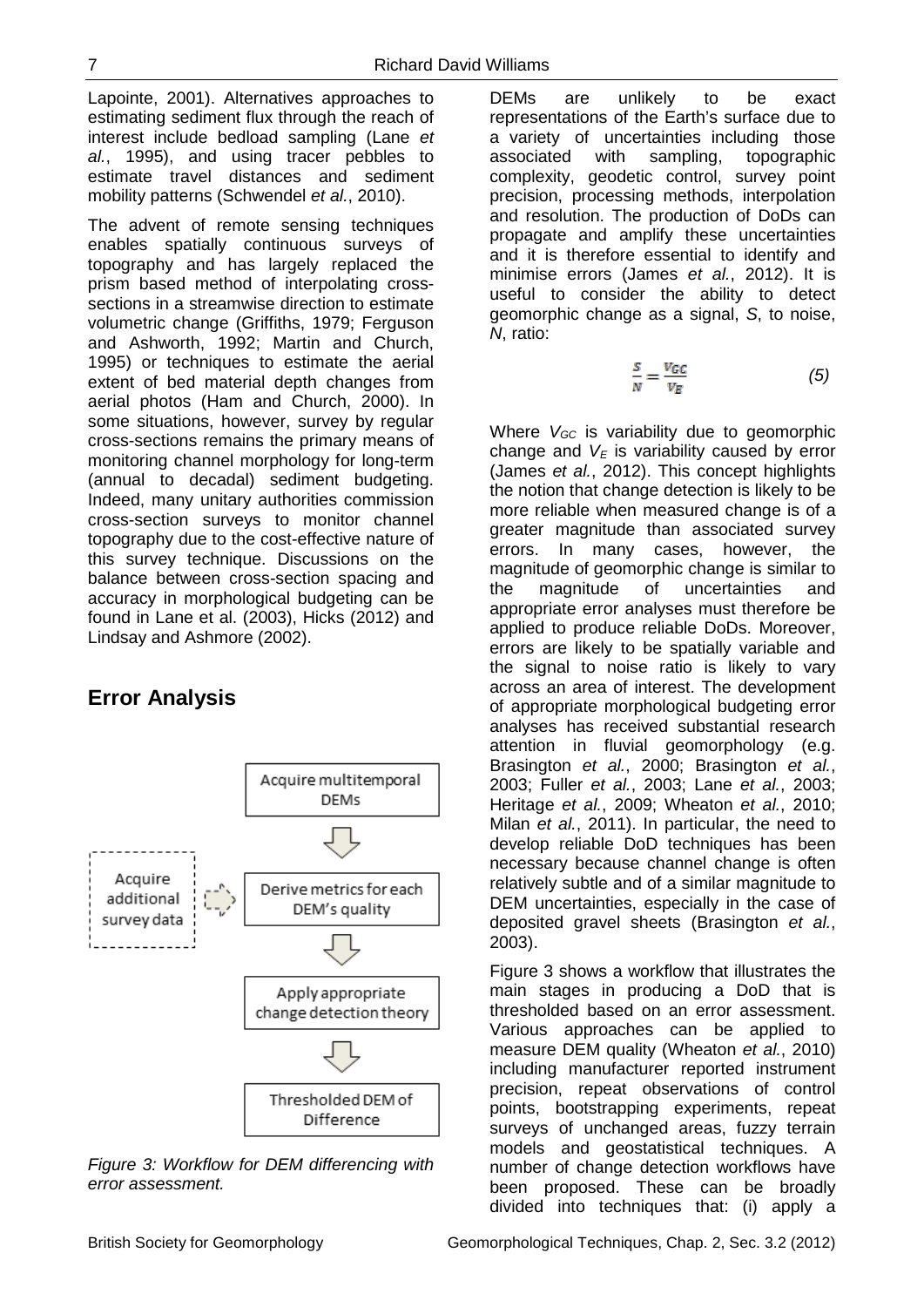minimum level of detection; (ii) map probabilistic thresholding using a user defined Confidence Interval; (iii) consider the spatial variability of uncertainty from multiple parameters; and (iv) assess the spatial coherence of erosion and deposition. Each of these techniques is summarised below, and the associated advantages and disadvantages of each approach are discussed.

#### Minimum Level of Detection

The combined error in a DoD,  $δU<sub>DOD</sub>$ , that results from the addition or subtraction of two DEMs,  $Z_1$  and  $Z_2$ , can be estimated from the root sum square of errors:

$$
\delta U_{DOD} = \sqrt{\delta z_1^2 + \delta z_2^2}
$$
 (6)

where *δz<sup>1</sup>* and *δz<sup>2</sup>* are the errors associated with  $Z_1$  and  $Z_2$  respectively. For example, if  $δz<sub>1</sub>$  and  $δz<sub>2</sub>$  were both 0.05 m then  $δU<sub>DOD</sub>$ would be 0.07 m. To apply the Minimum Level of Detection (*LODMin*), the value of *δU<sub>DOD</sub>* is applied as a constant threshold across the DoD. This approach is conservative because only geomorphic change that is greater than the *LODMin* is deemed to be reliable. Indeed, testing by Brasington et al. (2003: Figure 8) and Wheaton et al. (2010: Figure 3) indicates that volumetric and areal estimates of morphological change are very sensitive to the *LoDMin* threshold and information on real geomorphic change is likely to be lost below the threshold. Nevertheless, conservative estimates of geomorphic change have been obtained by defining the *LoDMin* threshold using grain size information (Schwendel *et al.*, 2010; Fuller *et al.*, 2011; Fuller *et al.*, 2012), and by assessing instrument and registration error (O'Neal and Pizzuto, 2011). A variation on Equation 6 is provided by *Fuller et al.* (2003: Equation 6) who add an additional term to consider the covariance between the component DEMs.

Probabilistic thresholding using a user defined Confidence Interval

A more rigorous approach to producing a DEM of Difference is to subject the total error to probabilistic thresholding at a user defined confidence interval (Brasington *et al.*, 2000; Brasington *et al.*, 2003; Lane *et al.*, 2003). By assuming that estimates of *δz* are approximated by the standard deviation error, σ, and have a normal distribution, equation 6 can be modified to:

$$
U_{crit} = t\sqrt{SDE_1^2 + SDE_2^2} \tag{7}
$$

where Ucrit is the critical threshold error, SDE1 and SDE2 are the standard deviations of error for Z1 and Z2 respectively, and t is the critical t-value for a two-tailed Student's tdistribution for a chosen Confidence Interval:

$$
t = \frac{|z_1 - z_2|}{\delta u} \tag{8}
$$

where  $|Z_2 - Z_1|$  is the absolute value of the DEM of Difference. For tests at the 1*σ* or 68% Confidence Interval, *t* ≥ 1 and for tests at the 2*σ* or 95% Confidence Interval, *t* ≥ 1.96.

Probabilistic thresholding provides a technique to remove systematic bias through the filtering of elevation changes based on the confidence that detected change is real. Moreover, the user can decide a suitable Confidence Interval for the analysis. However, *σ<sup>1</sup>* and *σ<sup>2</sup>* are not necessary uniform across their respective elevation surfaces and the estimation of their values usually requires the use of quality control points that are compared to a surface (Brasington *et al.*, 2000). Applications of probabilistic thresholding have commonly spatially segmented *σ<sup>1</sup>* and *σ<sup>2</sup>* based on the influence of riverbed conditions (i.e. dry-dry, wet-wet, wet-dry, dry-wet) on the DEMs that are being differenced (Brasington *et al.*, 2003; Lane *et al.*, 2003; Milan *et al.*, 2007; Bird *et al.*, 2010). Williams et al. (2011) extended this approach to riverbed condition segmentation by assigning spatially variable *σ* values across dry areas using values of *σ* estimated from detrended TLS survey data (Figure 4). Overall, whilst probabilistic approaches to DoD production are likely to produce more reliable estimates of morphological change than approaches based on a minimum LOD, geomorphic changes that are small in elevation but significant in areal extent, such as floodplain sedimentation, may still be misclassified as noise rather than actual morphological change.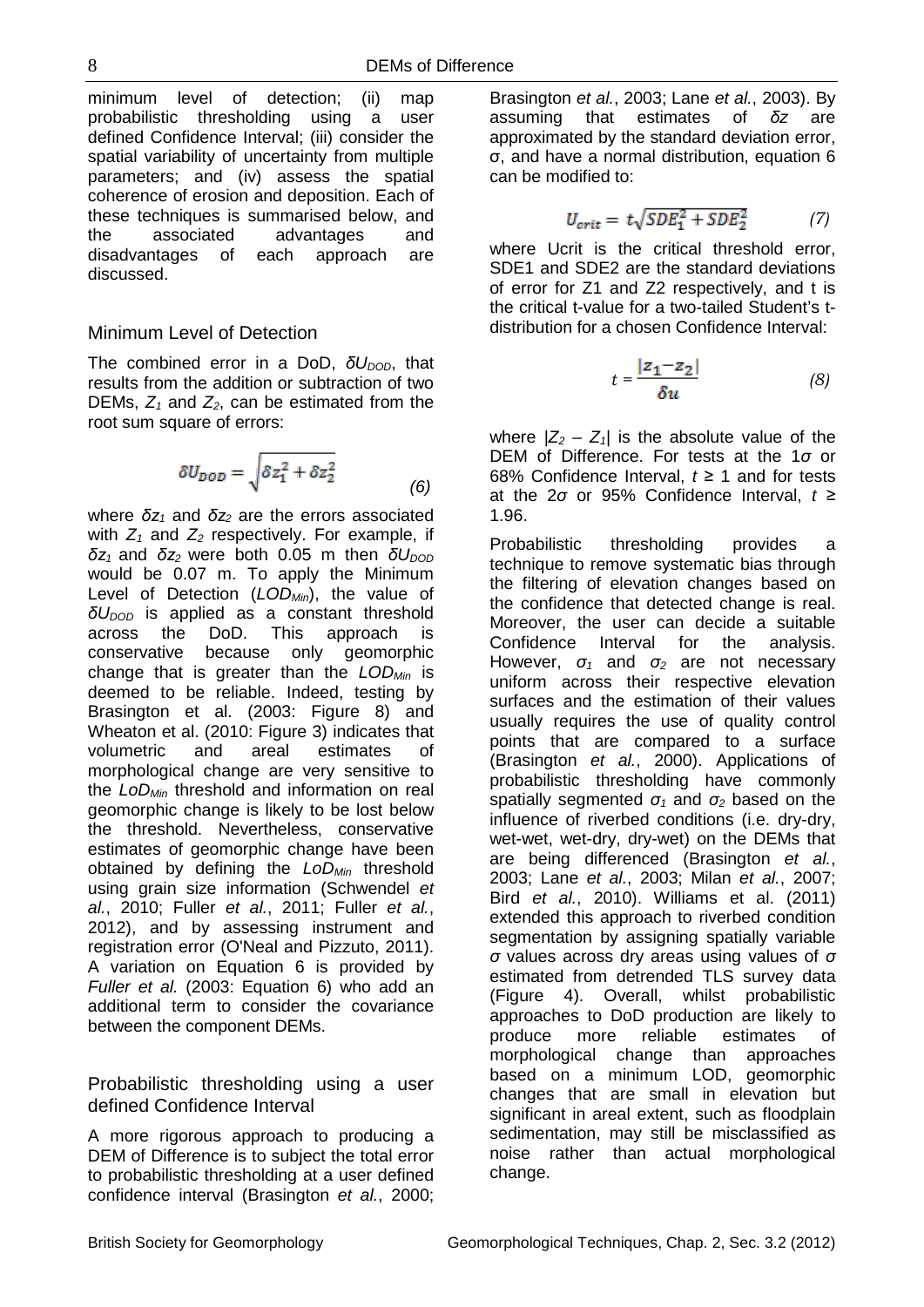

*Figure 4: Workflow for producing a DEM of Difference by applying probabilistic thresholding using a user defined Confidence Interval. Reproduced, with permission, from Williams et al. (2011: Figure 8).*

Mapping spatial variability of uncertainty from multiple parameters

The incorporation of spatial variability in uncertainty across component DEMs has recently been considered by both Wheaton et al. (2010) and Milan et al. (2011). Whilst Milan et al. (2011) incorporate form roughness into their error budget, and produce DoDs that are less biased than

spatially uniform approaches, Wheaton et al. (2010) use a fuzzy inference system to estimate error from multiple factors that contribute to DEM uncertainty. In brief, Wheaton et al.'s (2010) technique has three stages (Figure 5). First, the factors that contribute to uncertainty in a DEM grid cell are identified and the magnitude of their error is rated on a linguistic scale (e.g. low,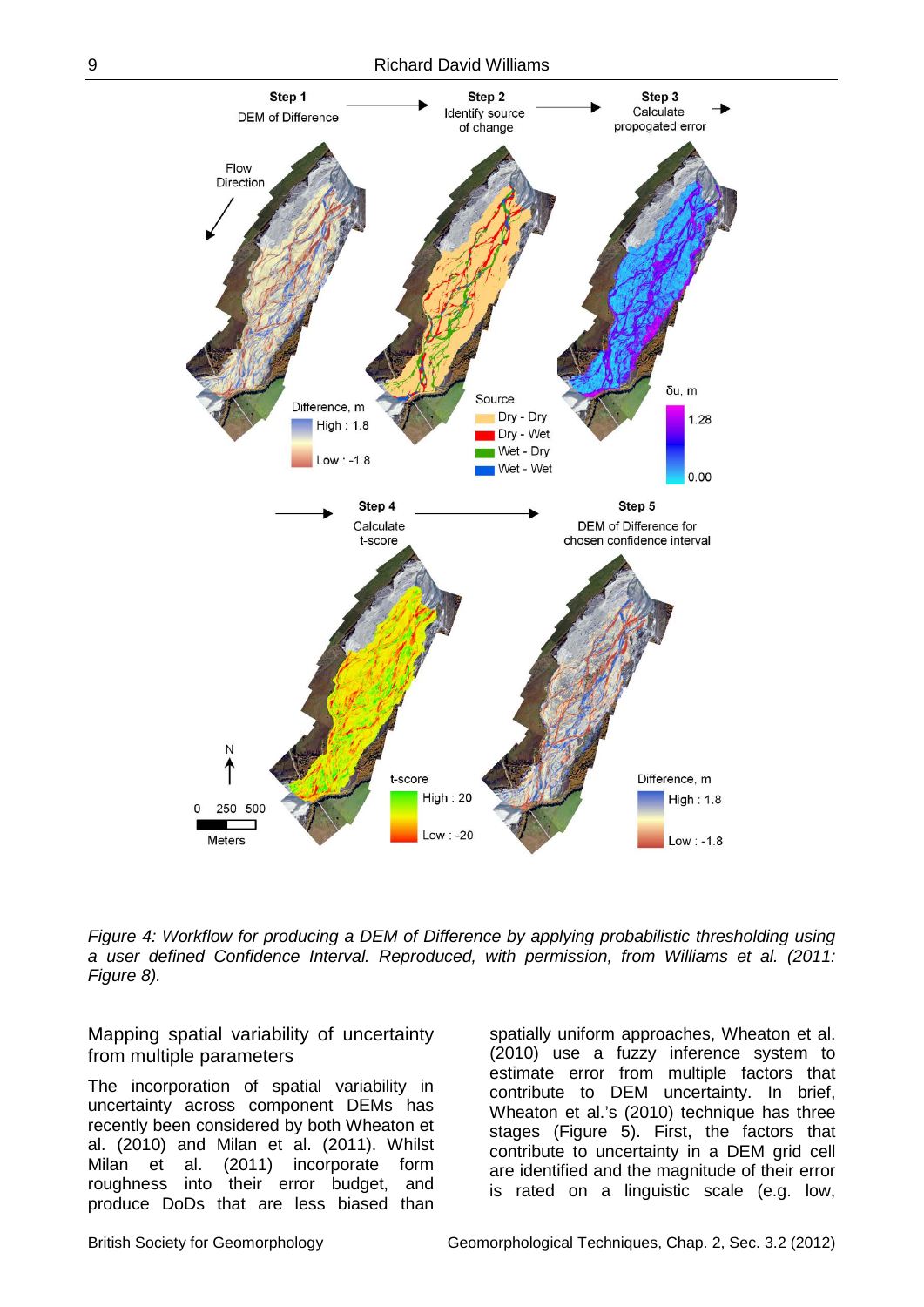

*Figure 5. Example of mapping spatial variability of DEM of Difference (DoD) uncertainty using multiple parameters. For each DEM (2005 and 2006) the three inputs (point density, slope and GPS quality) are combined in a three rule fuzzy inference system to produce a defuzzified prediction of elevation uncertainty (where a probability > 0 is deposition and < 0 is erosion). Reproduced, with permission, from Wheaton et al. (2010: Figure 7).*

medium, high). Second, a set of rules is defined that considers all combinations of the contributing factors and results in error output, also on a linguistic scale (e.g. low, average, high, extreme). Finally, each DEM grid cell is assigned a weighted uncertainty value. Wheaton et al. (2010) applied this technique to five annual surveys of a 700 m long reach of the River Feshie, Scotland, to develop a fuzzy inference system that incorporated error associated with survey point density, slope and GPS point quality. A MATLAB toolbox is available as a supplement to their paper that enables user configuration of the fuzzy inference system. The fuzzy logic approach enables DoDs to incorporate spatial variability of errors even though it is difficult to define error in precise terms due to the relative dearth of independent survey data on the spatial distribution of error magnitude.

Spatial coherence of erosion and deposition

Cut and fill tend to occur in spatially coherent patterns. Therefore, areas of contiguous and coherent erosion or deposition should have a higher probability of being characterised as such than those that are associated with unstructured patterns. Wheaton et al. (2010) developed a procedure that first defines coherent units of erosion or deposition using a moving window, and then produces a probability that change in a grid cell is true. The authors then calculated a conditional probability that coupled this spatial coherence approach with their technique to map the spatial variability of uncertainty using a fuzzy inference system. The spatial coherence approach could, however, be applied together with other approaches, such as probabilistic thresholding using a user defined Confidence Interval (Section 4.2). Nevertheless, Wheaton et al. (2010) used data from the River Feshie to show that incorporating spatial coherence produces DEMs of Difference that retain greater volumes of erosion and deposition compared to applying a technique that only considers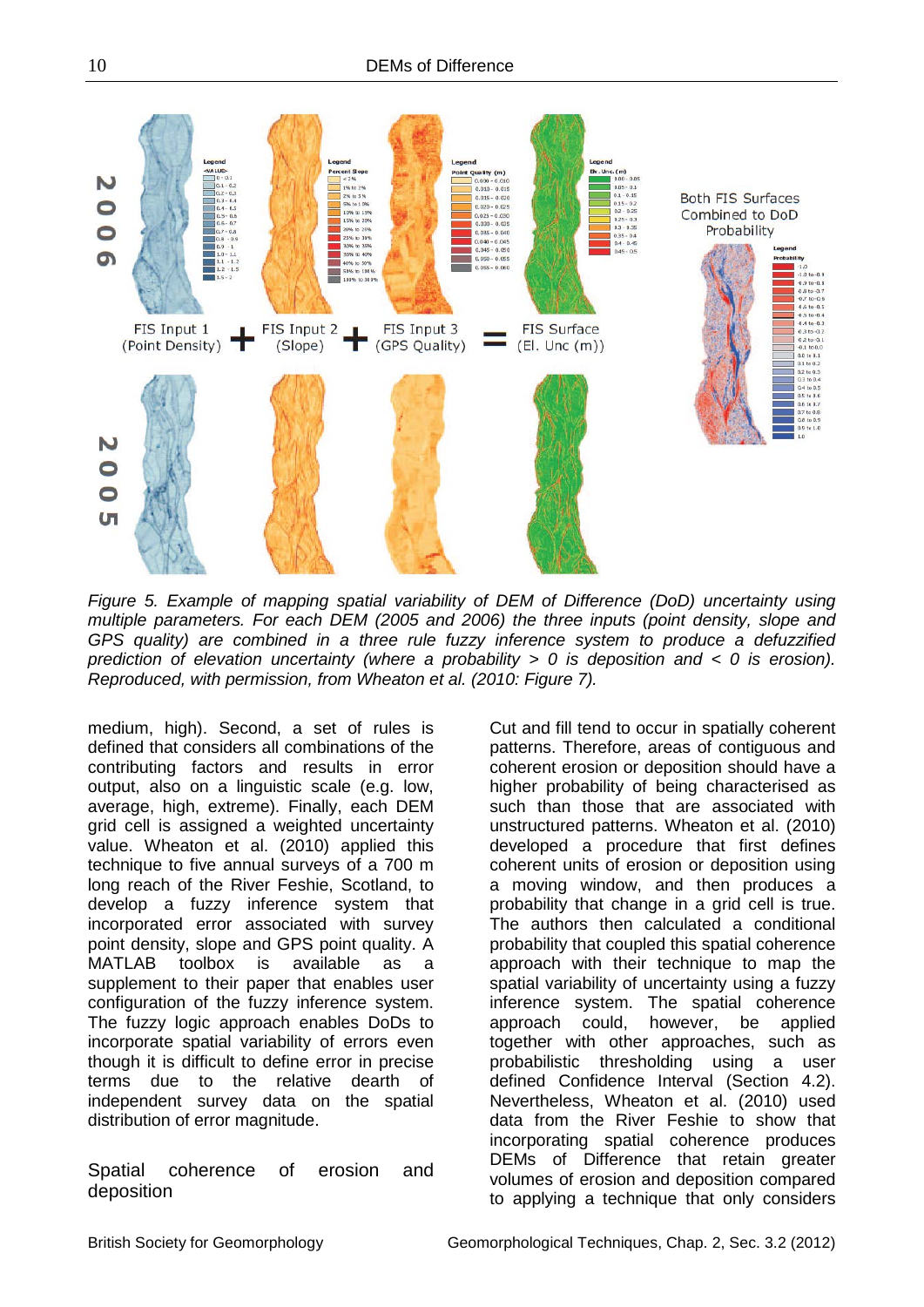the probability of change on a cell by cell basis. Accounting for spatial coherence in DoDs that are subjected to error analysis therefore appears to ensure that the rich detail of real geomorphic change is preserved.

## **Guidance**

#### DEM acquisition and quality

The most important factor for determining the reliability of a DoD is the accuracy of the individual DEMs and their coregistration. The largest errors in DoDs arise in areas with high form and surface roughness, and sparse survey point densities. Therefore the most expedient way to improve the reliability of erosion and deposition estimates is to acquire DEMs that are characterised by levels of precision and accuracy that are commensurate with the magnitude of errors that are acceptable. An investigation's objectives will, of course, also determine the survey frequency and spatial extent that is necessary and these too will impact detection accuracy. The application of novel remote sensing methodologies, such as Structure from Motion (James and Robson, 2012; Westoby *et al.*, in press) and TLS (Heritage and Hetherington, 2007; Williams *et al.*, 2011) are enabling increasingly rich and dense point cloud datasets to be generated at a relatively low cost. However, filtering and classifying dense datasets to generate a DEM is not necessarily straightforward and requires the use of suitable processing techniques (e.g. Brasington *et al.*, 2012; Brodu and Lague, 2012; Rychkov et *al.*, 2012). Moreover, awareness of appropriate DEM generation techniques is integral to producing high quality DEMs (Heritage *et al.*, 2009; Schwendel *et al.*, 2012). Since other chapters in this volume describe key principles and practices associated with various geomatics technologies that are utilised to produce DEMs, further discussion on minimising survey errors is not warranted here. However, it is pertinent to note that any investigation that intends to acquire survey data for generating DEMs should include consideration of how DEM quality will be measured. This is particularly important when different survey techniques are fused together. For example, in fluvial geomorphology the wetted channel problem (Hicks, 2012) usually requires different

geomatics technologies to map exposed and inundated areas of the riverbed (e.g. Brasington and Smart, 2003; Westaway *et al.*, 2003; Williams *et al.*, 2011; Legleiter, 2012).

#### Software

DoDs can be produced using a variety of Geographic Information System (GIS) and programming software (e.g. Golden Software Surfer, ESRI ArcGIS, Mathworks MATLAB). A very useful utility for ArcGIS is the Geomorphic Change Detection Toolbox (http://gcd.joewheaton.org/home). This Toolbox includes procedures to prepare data, undertake change detection using various uncertainty methods, perform batch runs and segment DoDs. Results are output in a variety of forms including GIS grid files, charts and text files. Help on using the Toolbox is available through a series of online video tutorials and help forums. Whilst users should be aware of the principles associated with geomorphic change detection theory before using automated toolboxes, such software reduces the time required to produce DoDs and thus enables attention to be focused upon interpretation of estimated morphological changes.

#### Error analysis

The development of appropriate error analyses for DoDs has primarily been undertaken within the field of fluvial geomorphology. This interest has been driven by desire to reliably estimate relatively small magnitudes of geomorphic change relative to uncertainty when applying morphological sediment budgeting in gravelbed river environments. The techniques developed within fluvial geomorphology are, however. transferable to other geomorphological fields. Indeed, applying appropriate error analyses should be *de rigueur* for reliably estimating morphological change across all fields of geomorphological enquiry.

#### Limitations

A range of geomatics technologies enable the acquisition of precise topographic data during repeat surveys. However, the accuracy of a volumetric estimate of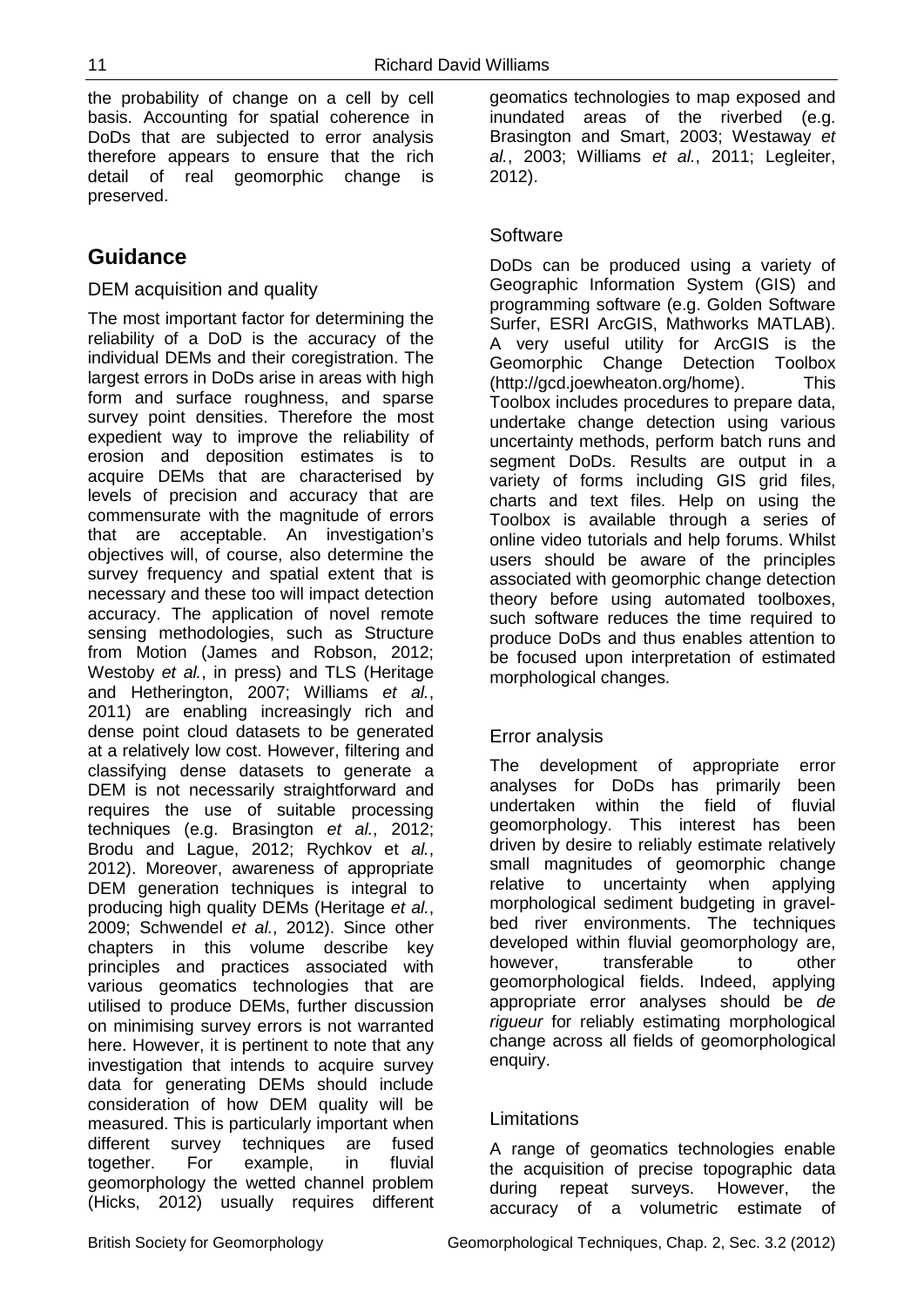morphological change is limited by the temporal frequency of the successive surveys. For example, in fluvial geomorphology, increasing the temporal interval between two surveys is likely to increase the probability that a DoD will incorporate compensating cycles of scour and fill. This is particularly likely if more than one competent flow event has occurred during the intervening period. The DoD technique thus provides a lower-bound estimate of volumetric change. Ultimately, the utility of a volumetric estimate of change will depend upon the history of forcing events and the characteristics of the environmental setting that is being examined.

## **Acknowledgements**

This chapter was written whilst RDW was in receipt of an Aberystwyth University Postgraduate Research Studentship. Dr Stephen Tooth is thanked for providing comments on an early draft. Comments from two anonymous reviewers also improved the chapter.

## **References**

Abellán A, Calvet J, Vilaplana JM, Blanchard J. 2010. Detection and spatial prediction of rockfalls by means of terrestrial laser scanner monitoring. *Geomorphology,* **119**: 162-171. DOI: 10.1016/j.geomorph.2010.03.016

Abermann J, Fischer A, Lambrecht A, Geist T. 2010. On the potential of very highresolution repeat DEMs in glacial and periglacial environments. *Cryosphere,* **4**: 53- 65. DOI: doi:10.5194/tc-4-53-2010

Alho P, Vaaja M, Kukko A, Kasvi E, Kurkela M, Hyyppa J, Hyyppa H, Kaartinen H. 2011. Mobile laser scanning in fluvial geomorphology: mapping and change detection of point bars. *Zeitschrift Fur Geomorphologie,* **55**: 31-50. DOI: 10.1127/0372-8854/2011/0055s2-0044

Ashmore PE, Church MA. 1998. Sediment transport and river morphology: a paradigm for study. In *Gravel Bed Rivers in the Environment,* Klingeman PC, Beschta RL, Komar BD, Bradley JB (eds). Water Resources Publications: Oregon; 115-139.

Avian M, Kellerer-Pirklbauer A, Bauer A. 2009. LiDAR for monitoring mass movements in permafrost environments at the cirque Hinteres Langtal, Austria, between 2000 and 2008. *Natural Hazards and Earth Systems Science,* **9**: 1087-1094. DOI: 10.5194/nhess-9-1087-2009

Baldi P, Coltelli M, Fabris M, Marsella M, Tommasi P. 2008. High precision photogrammetry for monitoring the evolution of the NW flank of Stromboli volcano during and after the 2002-2003 eruption. *Bulletin of Volcanology,* **70**: 703-715. DOI: 10.1007/s00445-007-0162-1

Bannister A, Raymond S, Baker R. 1998. *Surveying*, Prentice Hall: New Jersey.

Barrand NE, Murray T, James TD, Barr SL, Mills JP. 2009. Optimizing photogrammetric DEMs for glacier volume change assessment using laser-scanning derived ground-control points. *Journal of Glaciology,* **55**: 106-116. DOI: 10.3189/002214309788609001

Bird S, Hogan D, Schwab J. 2010. Photogrammetric monitoring of small streams under a riparian forest canopy. *Earth Surface Processes and Landforms,* **35**: 952-970. DOI: 10.1002/esp.2001

Brasington J, Rumsby BT, Mcvey RA. 2000. Monitoring and modelling morphological change in a braided gravel-bed river using high resolution GPS-based survey. *Earth Surface Processes and Landforms,* **25**: 973- 990. DOI: 10.1002/1096- 9837(200008)25:9<973::AID-ESP111>3.0.CO;2-Y

Brasington J, Langham J, Rumsby B. 2003. Methodological sensitivity of morphometric estimates of coarse fluvial sediment transport. *Geomorphology,* **53**: 299-316. DOI: 10.1016/S0169-555X(02)00320-3

Brasington J, Smart RMA. 2003. Close range digital photogrammetric analysis of experimental drainage basin evolution. *Earth Surface Processes and Landforms,* **28**: 231- 247. DOI: 10.1002/esp.480

Brasington J, Vericat D, Rychkov I. 2012. Modelling river bed morphology, roughness and surface sedimentology using high resolution terrestrial laser scanning. *Water Resources Research,* **48**: W11519. DOI: 10.1029/2012WR012223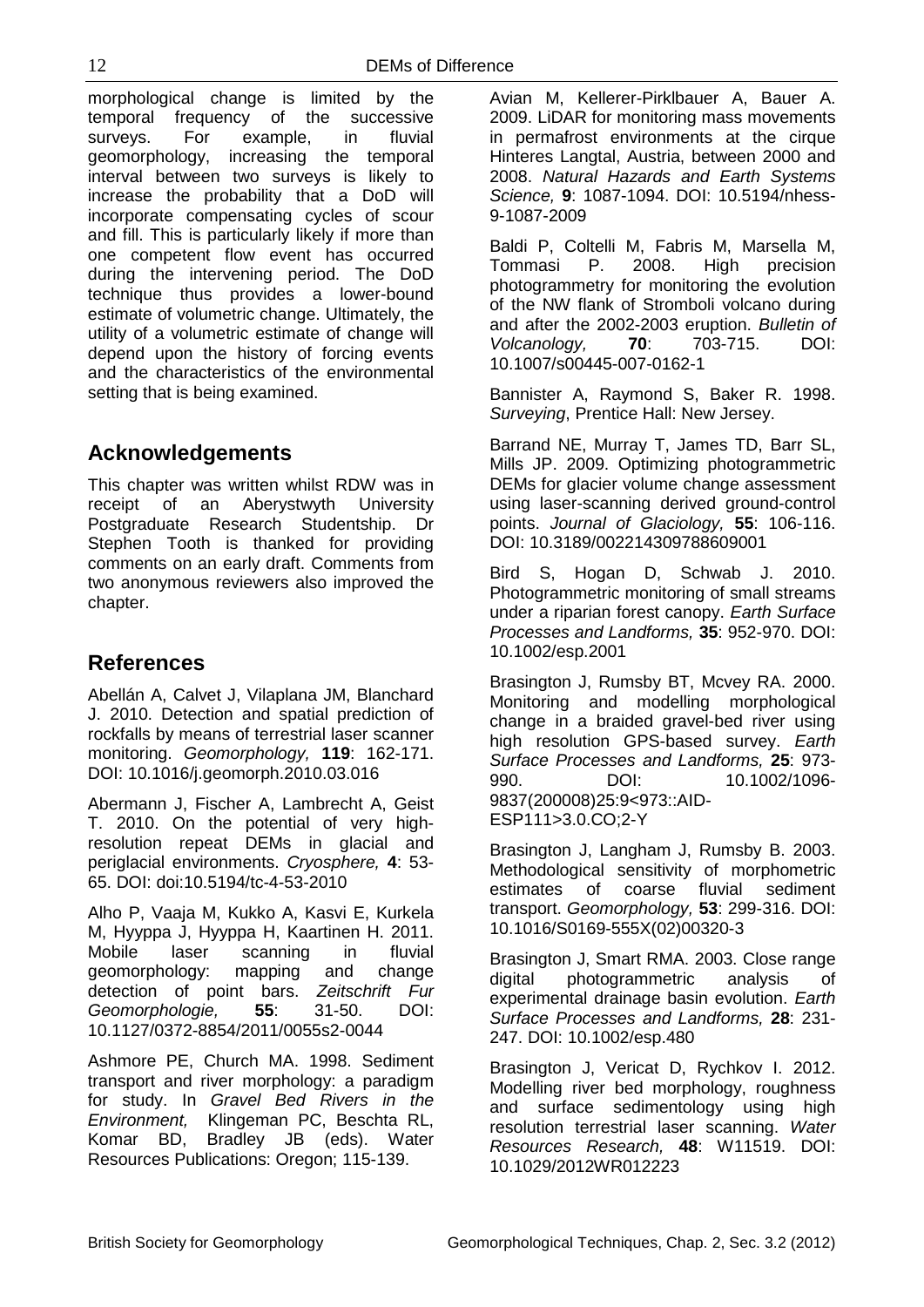Brewer PA, Passmore DG. 2002. Sediment budgeting techniques in gravel-bed rivers. In *Sediment Flux to Basins: Causes, Controls and Consequences,* Jones SJ, Frostick LE (eds). Geology Society: London; 97-113. DOI: 10.1144/GSL.SP.2002.191.01.07

Brodu N, Lague D. 2012. 3D terrestrial lidar data classification of complex natural scenes using a multi-scale dimensionality criterion: Applications in geomorphology. *ISPRS Journal of Photogrammetry and Remote Sensing,* **68**: 121-134. DOI: 10.1016/j.isprsjprs.2012.01.006

Bull JM, Miller H, Gravley DM, Costello D, Hikuroa DCH, Dix JK. 2010. Assessing debris flows using LIDAR differencing: 18 May 2005 Matata event, New Zealand. *Geomorphology,* **124**: 75-84. DOI: 10.1016/j.geomorph.2010.08.011

Carrivick JL, Geilhausen M, Warburton J, Dickson NE, Carver SJ, Evans AJ, Brown LE. 2012. Contemporary geomorphological activity throughout the proglacial area of an alpine catchment. *Geomorphology*. DOI: 10.1016/j.geomorph.2012.03.029

Carson MA, Griffiths GA. 1989. Gravel transport in the braided Waimakariri River mechanisms, measurements and predictions. *Journal of Hydrology,* **109**: 201-220. DOI: 10.1016/0022-1694(89)90016-4,

Chen R-F, Chang K-J, Angelier J, Chan Y-C, Deffontaines B, Lee C-T, Lin M-L. 2006. Topographical changes revealed by highresolution airborne LiDAR data: The 1999 Tsaoling landslide induced by the Chi–Chi earthquake. *Engineering Geology,* **88**: 160- 172. DOI: 10.1016/j.enggeo.2006.09.008

Church M. 2006. Bed material transport and the morphology of alluvial river channels. *Annual Review of Earth and Planetary Sciences,* **34**: 325-354. DOI: 10.1146/annurev.earth.33.092203.122721

Delong SB, Prentice CS, Hilley GE, Ebert Y. 2012. Multitemporal ALSM change detection, sediment delivery, and process mapping at an active earthflow. *Earth Surface Processes and Landforms,* **37**: 262-272. DOI: 10.1002/esp.2234

Dewitte O, Jasselette JC, Cornet Y, Van Den<br>Eeckhaut M, Collignon A, Poesen J, Eeckhaut M, Collignon A, Poesen J,<br>Demoulin A, 2008. Tracking landslide 2008. Tracking landslide displacements by multi-temporal DTMs: A combined aerial stereophotogrammetric and

LIDAR approach in western Belgium. *Engineering Geology,* **99**: 11-22. DOI: 10.1016/j.enggeo.2008.02.006

Eaton BC, Lapointe MF. 2001. Effects of large floods on sediment transport and reach morphology in the cobble-bed Sainte Marguerite River. *Geomorphology,* **40**: 291- 309. DOI: 10.1016/s0169-555x(01)00056-3

Fabris M, Pesci A. 2005. Automated DEM extraction in digital aerial photogrammetry: precision and validation for mass movement monitoring. *Annals of Geophysics,* **48**: 973- 988. DOI: 10.4401/ag-3247

Favalli M, Fornaciai A, Mazzarini F, Harris A, Neri M, Behncke B, Pareschi MT, Tarquini S, Boschi E. 2010. Evolution of an active lava flow field using a multitemporal LIDAR acquisition. *Journal of Geophysical Research-Solid Earth,* **115**: B11203. DOI: 10.1029/2010jb007463

Ferguson R, Ashworth PJ. 1992. Spatial patterns of bedload transport and channel change in braided and near-braided rivers. In *Dynamics of Gravel-bed Rivers,* Billi P, Hey RD, Thorne CR, Tacconi P (eds). John Wiley & Sons Ltd; 477-492.

Fischer L, Eisenbeiss H, Kääb A, Huggel C, Haeberli W. 2011. Monitoring topographic changes in a periglacial high-mountain face using high-resolution DTMs, Monte Rosa East Face, Italian Alps. *Permafrost and Periglacial Processes,* **22**: 140-152. DOI: 10.1002/ppp.717

Fornaciai A, Behncke B, Favalli M, Neri M, Tarquini S, Boschi E. 2010. Detecting shortterm evolution of Etnean scoria cones: a LIDAR-based approach. *Bulletin of Volcanology,* **72**: 1209-1222. DOI: 10.1007/s00445-010-0394-3

Fuller IC, Passmore DG, Heritage GL, Large ARG, Brewer PA. 2002. Annual sediment budgets in an unstable gravel-bed river: the River Coquet, northern England. In *Sediment Flux to Basins: Causes, Controls and Consequences,* Jones SJ, Frostick LE (eds). Geology Society: London; 115-131.

Fuller IC, Large ARG, Charlton ME, Heritage GL, Milan DJ. 2003. Reach-scale sediment transfers: an evaluation of two morphological budgeting approaches. *Earth Surface Processes and Landforms,* **28**: 889-903. DOI: 10.1002/esp.1011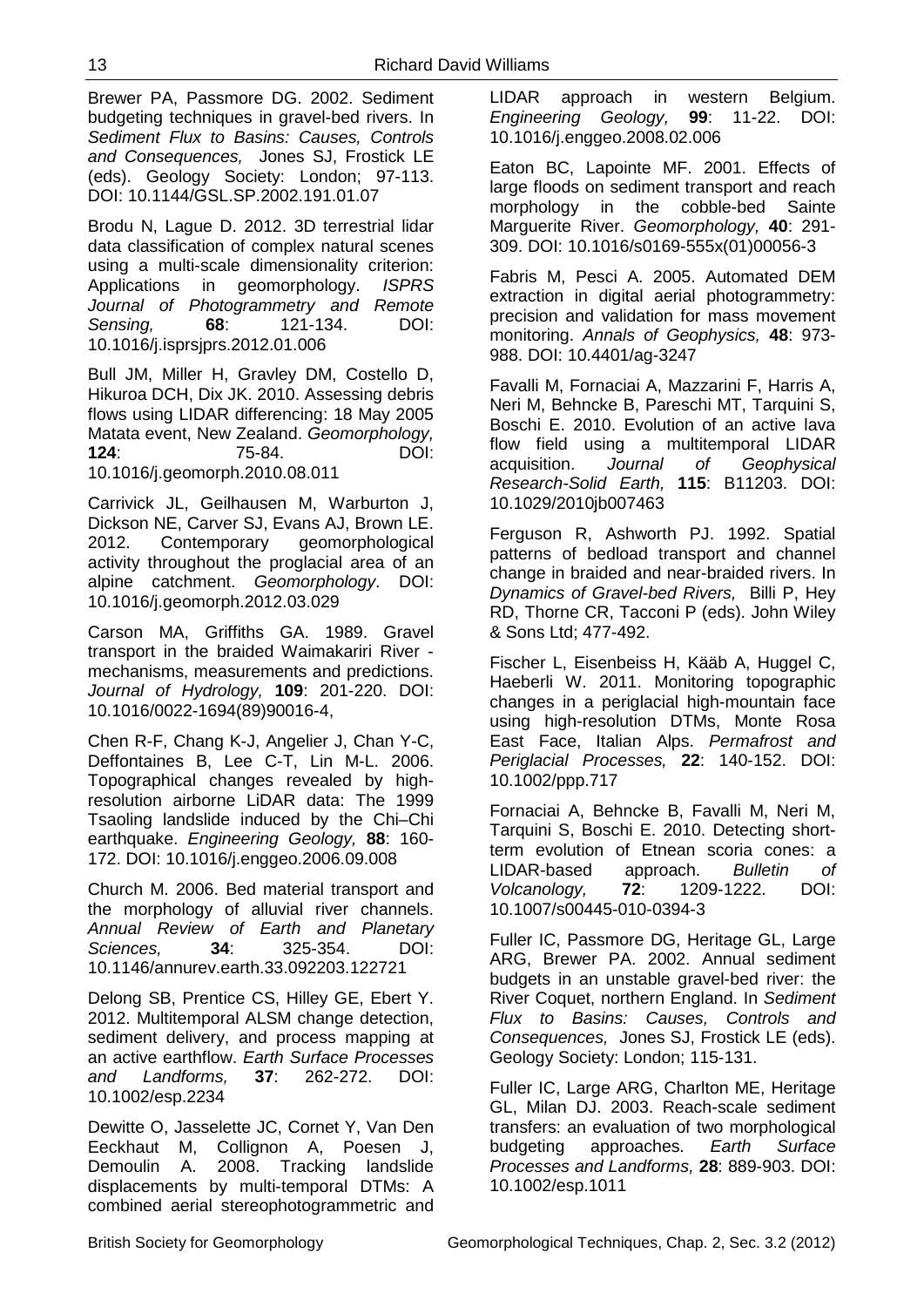Fuller IC, Marden M. 2010. Rapid channel response to variability in sediment supply: Cutting and filling of the Tarndale Fan, Waipaoa catchment, New Zealand. *Marine Geology,* **270**: 45-54. DOI: 10.1016/j.margeo.2009.10.004

Fuller IC, Basher L, Marden M, Massey C. 2011. Using Morphological Adjustments to<br>Appraise Sediment Flux. Journal of Appraise Sediment Flux. *Hydrology (New Zealand),* **50**: 59-79. DOI: 10.1144/GSL.SP.2002.191.01.08

Fuller IC, Richardson JM, Basher L, Dykes RC, Vale SS. 2012. Responses to river management? Geomorphic change over decadal and annual timescales in two gravelbed rivers in New Zealand. In *River Channels: Types, Dynamics and Changes,*  Molina D (ed). Nova Science: New York; 137- 163.

Goff JR, Ashmore P. 1994. Gravel transport and morphological change in braided Sunwapta River, Alberta, Canada. *Earth Surface Processes and Landforms,* **19**: 195- 212. DOI: 10.1002/esp.3290190302

Gomez B. 1991. Bedload transport. *Earth-Science Reviews,* **31**: 89-132. DOI: 10.1016/0012-8252(91)90017-a

Griffiths GA. 1979. Recent sedimentation history of the Waimakariri River, New Zealand. *Journal of Hydrology (New Zealand),* **18**: 6-28.

Gurnell AM. 1997. Channel change on the River Dee meanders, 1946–1992, from the analysis of air photographs. *Regulated Rivers: Research & Management,* **13**: 13-26.

Ham DG, Church M. 2000. Bed-material transport estimated from channel morphodynamics: Chilliwack River, British Columbia. *Earth Surface Processes and Landforms,* **25**: 1123-1142. DOI: 10.1002/1096- 9837(200009)25:10<1123::AID-ESP122>3.0.CO;2-9

Heritage GL, Hetherington DJ. 2007. Towards a protocol for laser scanning in fluvial geomorphology. *Earth Surface Processes and Landforms,* **32**: 66-74. DOI: 10.1002/esp.1375

Heritage GL, Milan DJ, Large ARG, Fuller IC. 2009. Influence of survey strategy and interpolation model on DEM quality. *Geomorphology,* **112**: 334-344. DOI: 10.1016/j.geomorph.2009.06.024

Hicks DM, Gomez B. 2005. Sediment Transport. In *Tools in Fluvial*  Kondolf GM, Piegay H (eds). Wiley: Chichester, England; 425-461. DOI: 10.1002/0470868333.ch15

Hicks DM. 2012. Remotely Sensed Topographic Change in Gravel Riverbeds with Flowing Channels. In *Gravel-Bed Rivers*. Wiley; 303-314. DOI: 10.1002/9781119952497.ch23

Hobbs PRN, Gibson A, Jones L, Pennington C, Jenkins G, Pearson S, Freeborough K. 2010. Monitoring coastal change using<br>terrestrial LiDAR. Geological Society. terrestrial LiDAR. *Geological Society, London, Special Publications,* **345**: 117-127. DOI: 10.1144/sp345.12

Hofle B, Vetter M, Pfeifer N, Mandlburger G, Stotter J. 2009. Water surface mapping from airborne laser scanning using signal intensity and elevation data. *Earth Surface Processes and Landforms,* **34**: 1635-1649. DOI: 10.1002/esp.1853

Hooke JM, Yorke L. 2011. Channel bar dynamics on multi-decadal timescales in an active meandering river. *Earth Surface Processes and Landforms,* **36**: 1910-1928. DOI: 10.1002/esp.2214

Hubbard A, Willis I, Sharp M, Mair D, Nienow P, Hubbard B, Blatter H. 2000. Glacier massbalance determination by remote sensing and high-resolution modelling. *Journal of Glaciology,* **46**: 491-498. DOI: 10.3189/172756500781833016

Irvine-Fynn TDL, Barrand NE, Porter PR, Hodson AJ, Murray T. 2011. Recent High-Arctic glacial sediment redistribution: A process perspective using airborne lidar. *Geomorphology,* **125**: 27-39. DOI: 10.1016/j.geomorph.2010.08.012

Jaboyedoff M, Oppikofer T, Abellán A, Derron M-H, Loye A, Metzger R, Pedrazzini A. 2012. Use of LIDAR in landslide investigations: a review. *Natural Hazards,* **61**: 5-28. DOI: 10.1007/s11069-010-9634-2

James LA, Hodgson ME, Ghoshal S, Latiolais MM. 2012. Geomorphic change detection using historic maps and DEM differencing: The temporal dimension of geospatial analysis. *Geomorphology,* **137**: 181-198. DOI: 10.1016/j.geomorph.2010.10.039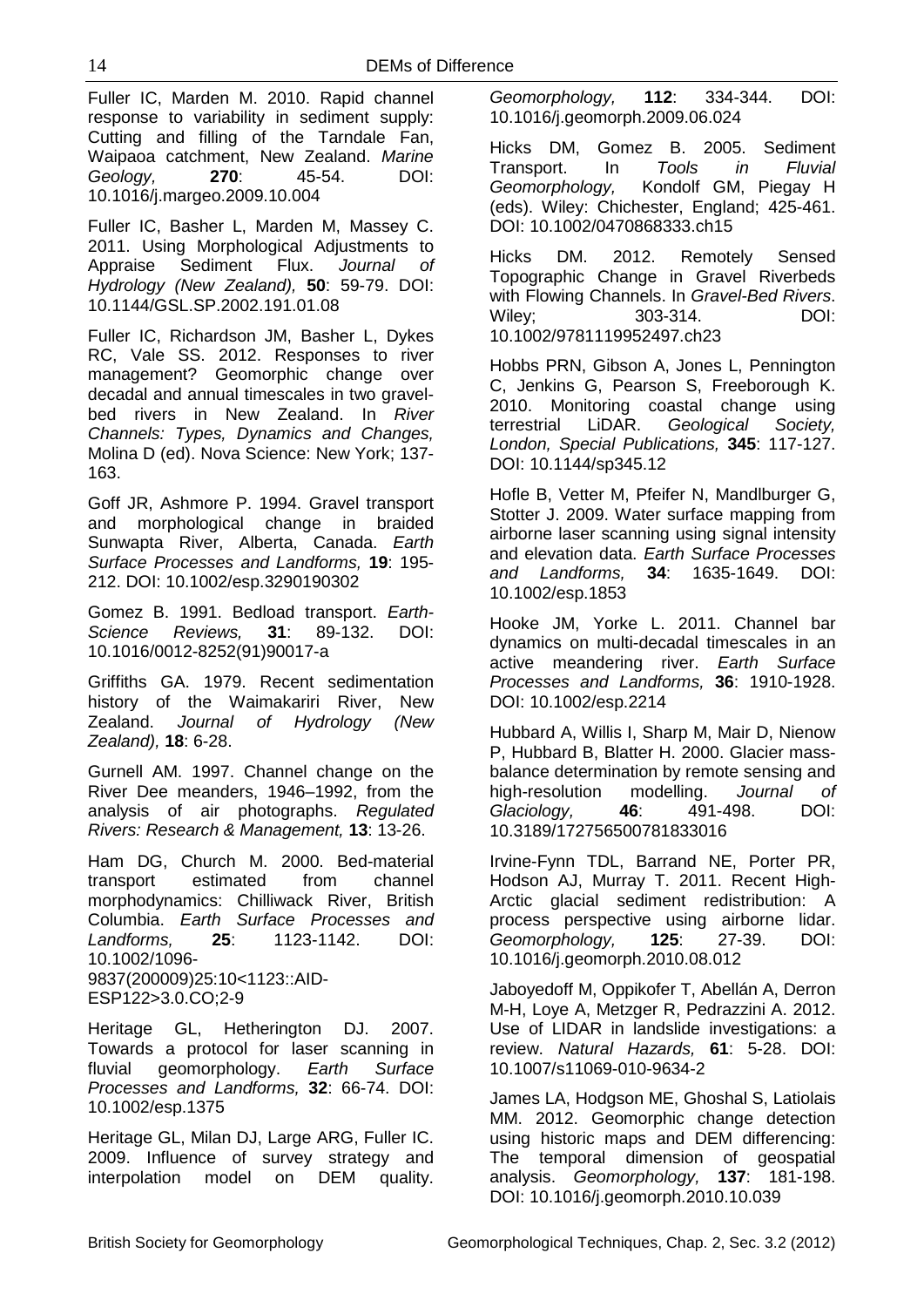James MR, Robson S. 2012. Straightforward reconstruction of 3D surfaces and topography with a camera: Accuracy and geoscience application. *J. Geophys. Res.,* **117**: F03017. DOI: 10.1029/2011jf002289

Lague D, Brodu N, Leroux J. Submitted. A new method for high precision 3D deformation measurement of complex topography with terrestrial laser scanner: application to the Rangitikei canyon (N-Z). *ISPRS Journal of Photogrammetry and Remote Sensing*.

Lane SN, Chandler JH, Richards KS. 1994. Developments in monitoring and modelling small-scale river bed topography. *Earth Surface Processes and Landforms,* **19**: 349- 368. DOI: 10.1002/esp.3290190406

Lane SN, Richards K, Chandler J. 1995. Morphological estimation of the timeintegrated bed load transport rate. *Water Resources Research,* **31**: 761-772. DOI: 10.1029/94WR01726

Lane SN, Westaway RM, Hicks DM. 2003. Estimation of erosion and deposition volumes in a large, gravel-bed, braided river using synoptic remote sensing. *Earth Surface Processes and Landforms,* **28**: 249-271. DOI: 10.1002/esp.483

Lane SN, Widdison PE, Thomas RE, Ashworth PJ, Best JL, Lunt IA, Smith GHS, Simpson CJ. 2010. Quantification of braided river channel change using archival digital image analysis. *Earth Surface Processes and Landforms,* **35**: 971-985. DOI: 10.1002/esp.2015

Legleiter CJ. 2012. Remote measurement of river morphology via fusion of LiDAR topography and spectrally based bathymetry. *Earth Surface Processes and Landforms,* **37**: 499-518. DOI: 10.1002/esp.2262

Leopold LB. 1992. Sediment size that determines channel geometry. In *Dynamics of Gravel-Bed Rivers,* Billi P, Hey RD, Thorne CR, Tacconi P (eds). Wiley: Chichester; 297-311.

Lindsay JB, Ashmore PE. 2002. The effects of survey frequency on estimates of scour and fill in a braided river model. *Earth Surface Processes and Landforms,* **27**: 27- 43. DOI: 10.1002/esp.282

Major JJ, Dzurisin D, Schilling SP, Poland MP. 2009. Monitoring lava-dome growth during the 2004-2008 Mount St. Helens, Washington, eruption using oblique terrestrial photography. *Earth and Planetary Science Letters,* **286**: 243-254. DOI: 10.1016/j.epsl.2009.06.034

Martin Y, Church M. 1995. Bed-material transport estimated from channel surveys: Vedder River, British Columbia. *Earth Surface Processes and Landforms,* **20**: 347- 361. DOI: 10.1002/esp.3290200405

Martin Y, Ham D. 2005. Testing bedload transport formulae using morphologic transport estimates and field data: lower Fraser River, British Columbia. *Earth Surface Processes and Landforms,* **30**: 1265-1282. DOI: 10.1002/esp.1200

Mclean DG, Church M. 1999. Sediment transport along lower Fraser River: 2. Estimates based on the long-term gravel budget. *Water Resources Research,* **35**: 2549-2559. DOI: 10.1029/1999wr900102

Measures R, Hicks DM, Shankar U, Bind J, Arnold J, Zeldis J. 2011. *Mapping earthquake induced topographical change and liquefaction in the Avon-Heathcote Estuary*, Environment Canterbury Regional Council: Christchurch, New Zealand, 32.

Milan DJ, Heritage GL, Hetherington D. 2007. Application of a 3D laser scanner in the assessment of erosion and deposition volumes and channel change in a proglacial river. *Earth Surface Processes and Landforms,* **32**: 1657-1674. DOI: 10.1002/esp.1592

Milan DJ, Heritage GL, Large ARG, Fuller IC. 2011. Filtering spatial error from DEMs: Implications for morphological change estimation. *Geomorphology,* **125**: 160-171. DOI: 10.1016/j.geomorph.2010.09.012

Milne JA, Sear DA. 1997. Modelling river channel topography using GIS. *International Journal of Geographical Information Science,* **11**: 499-519. DOI: 10.1080/136588197242275

Mora P, Baldi P, Casula G, Fabris M, Ghirotti M, Mazzini E, Pesci A. 2003. Global Positioning Systems and digital photogrammetry for the monitoring of mass movements: application to the Ca' di Malta landslide (northern Apennines, Italy). *Engineering Geology,* **68**: 103-121. DOI: 10.1016/s0013-7952(02)00200-4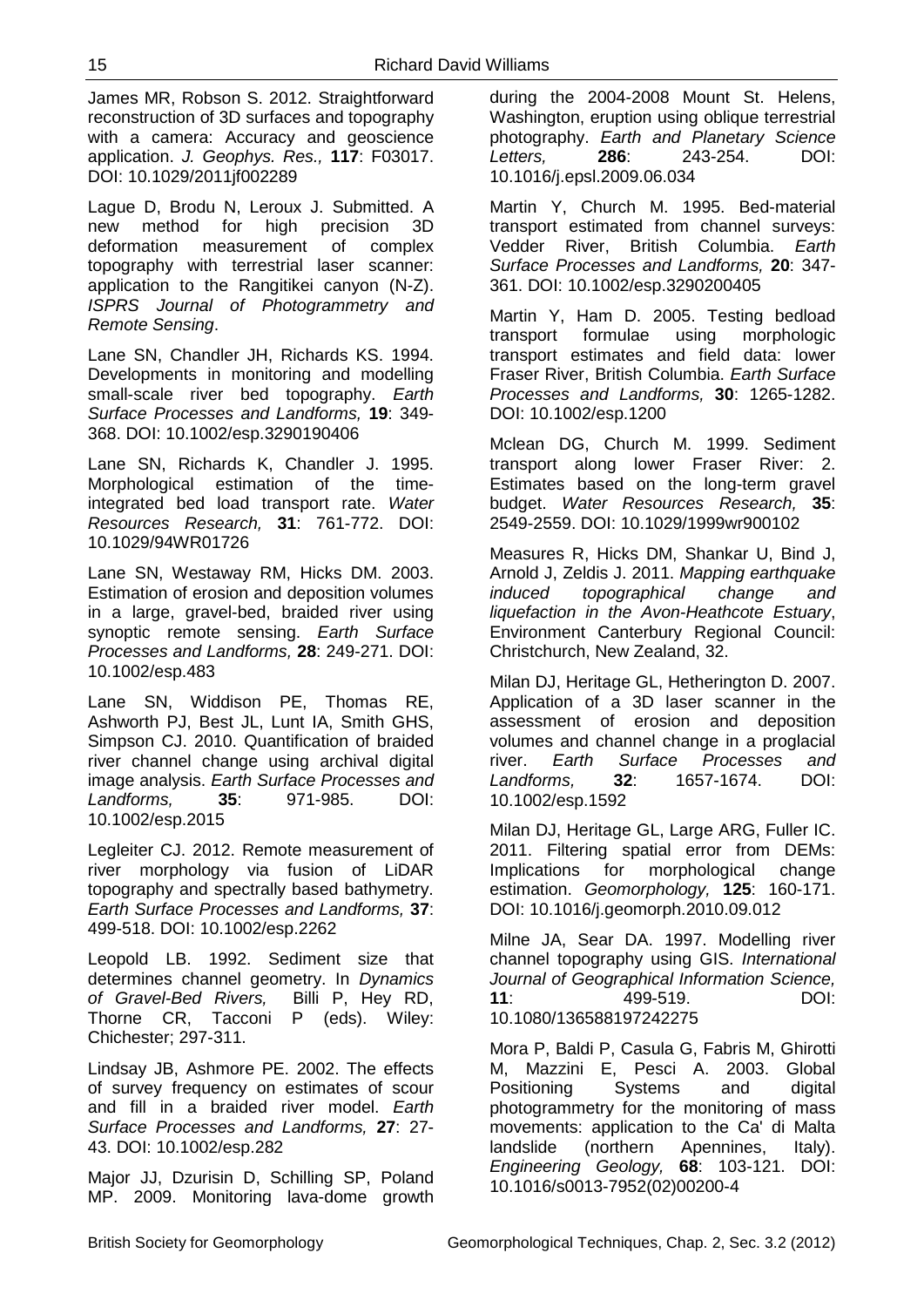Morche D, Schmidt K-H, Sahling I, Herkommer M, Kutschera J. 2008. Volume changes of Alpine sediment stores in a state of post-event disequilibrium and the implications for downstream hydrology and bed load transport. *Norwegian Journal of Geography,* **62**: 89-101. DOI: 10.1080/00291950802095079

Mukoyama S. 2011. Estimation of ground deformation caused by the earthquake (M7.2) in Japan, 2008, from the geomorphic image analysis of high resolution LiDAR DEMs. *Journal of Mountain Science,* **8**: 239-245. DOI: 10.1007/s11629-011-2106-7

Neill CR. 1971. River bed transport related to meander migration rates. *Journal of Waterways, Habors and Coastal Engineering, American Society of Civil Engineers,* **97**: 783- 786.

Neill CR. 1987. Sediment balance considerations linking long-term transport and channel processes. In *Sediment transport in gravel bed rivers,* Thorne CR, Bathurst JC, Hey RD (eds). John Wiley & Sons: Chichester; 225-240.

Neri M, Mazzarini F, Tarquini S, Bisson M, Isola I, Behncke B, Pareschi MT. 2008. The changing face of Mount Etna's summit area documented with Lidar technology. *Geophysical Research Letters,* **35**: L09305. DOI: 10.1029/2008gl033740

Nield JM, Chiverrell RC, Darby SE, Leyland J, Vircavs LH, Jacobs B. 2012. Complex spatial feedbacks of tephra redistribution, ice melt and surface roughness modulate ablation on tephra covered glaciers. *Earth Surface Processes and Landforms*. DOI: 10.1002/esp.3352

O'neal MA, Pizzuto JE. 2011. The rates and spatial patterns of annual riverbank erosion revealed through terrestrial laser-scanner surveys of the South River, Virginia. *Earth Surface Processes and Landforms,* **36**: 695- 701. DOI: 10.1002/esp.2098

Oppikofer T, Jaboyedoff M, Keusen H-R. 2008. Collapse at the eastern Eiger flank in the Swiss Alps. *Nature Geoscience,* **1**: 531- 535. DOI: 10.1038/ngeo258

Oppikofer T, Jaboyedoff M, Blikra L, Derron MH, Metzger R. 2009. Characterization and monitoring of the Åknes rockslide using terrestrial laser scanning. *Naturals Hazards*  *and Earth Systems Science,* **9**: 1003-1019. DOI: 10.5194/nhess-9-1003-2009

Oskin ME, Arrowsmith JR, Corona AH, Elliott AJ, Fletcher JM, Fielding EJ, Gold PO, Garcia JJG, Hudnut KW, Liu-Zeng J, Teran OJ. 2012. Near-Field Deformation from the El Mayor-Cucapah Earthquake Revealed by Differential LIDAR. *Science,* **335**: 702-705. DOI: 10.1126/science.1213778

Pesci A, Teza G, Casula G, Loddo F, De Martino P, Dolce M, Obrizzo F, Pingue F. 2011. Multitemporal laser scanner-based observation of the Mt. Vesuvius crater: Characterization of overall geometry and recognition of landslide events. *ISPRS Journal of Photogrammetry and Remote Sensing,* **66**: 327-336. DOI: 10.1016/j.isprsjprs.2010.12.002

Popov IV. 1962. Application of morphological analysis to the evaluation of the general channel deformations of the River Ob. *Soviet Hydrology,* **3**: 267-324.

Procter J, Cronin SJ, Fuller IC, Lube G, Manville V. 2010. Quantifying the geomorphic impacts of a lake-breakout lahar, Mount Ruapehu, New Zealand. *Geology,* **38**: 67-70. DOI: 10.1130/g30129.1

Prokop A, Panholzer H. 2009. Assessing the capability of terrestrial laser scanning for monitoring slow moving landslides. *Nat. Hazards Earth Syst. Sci.,* **9**: 1921-1928. DOI: 10.5194/nhess-9-1921-2009

Quincey DJ, Bunting P, Williams RD, Herrmann J. 2011. Ice dynamics at the terminus of the Fox Glacier, measured by terrestrial laser scanning. *American Geophysical Union, Fall Meeting 2011.* San Francisco.

Resop J, Hession W. 2010. Terrestrial Laser Scanning for Monitoring Streambank Retreat: Comparison with Traditional Surveying Techniques. *Journal of Hydraulic Engineering,* **136**: 794-798. DOI: doi:10.1061/(ASCE)HY.1943-7900.0000233

Rice SP, Church M, Wooldridge CL, Hickin EJ. 2009. Morphology and evolution of bars in a wandering gravel-bed river; lower Fraser river, British Columbia, Canada. *Sedimentology,* **56**: 709-736. DOI: 10.1111/j.1365-3091.2008.00994.x

Rippin D, Willis I, Arnold N, Hodson A, Moore J, Kohler J, Björnsson H. 2003. Changes in